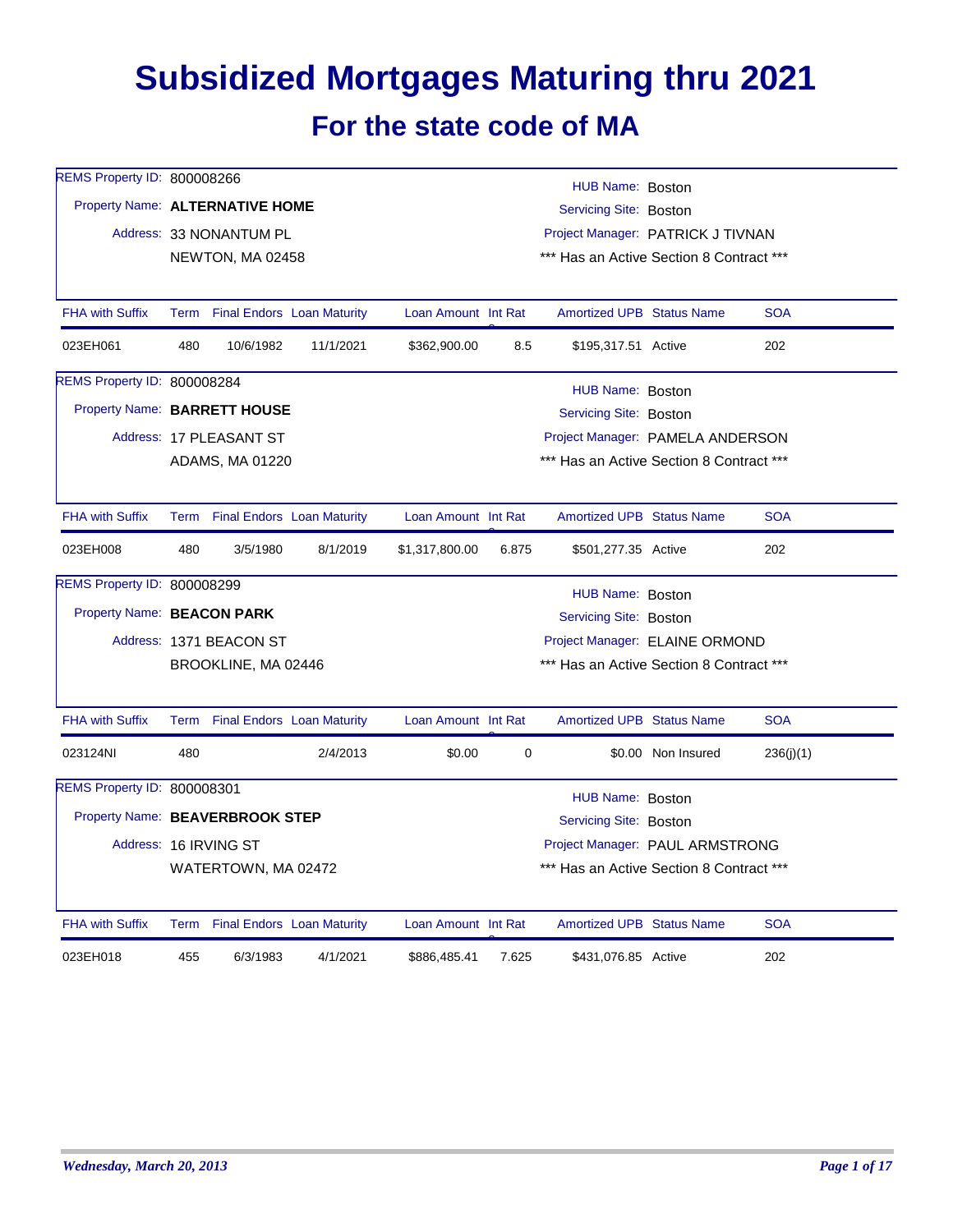| REMS Property ID: 800008305         |                                                               |                                                         |           |                     |     | HUB Name: Boston                         |                    |            |  |  |  |
|-------------------------------------|---------------------------------------------------------------|---------------------------------------------------------|-----------|---------------------|-----|------------------------------------------|--------------------|------------|--|--|--|
| Property Name: BERGEN CIRCLE        |                                                               |                                                         |           |                     |     | Servicing Site: Boston                   |                    |            |  |  |  |
|                                     |                                                               | Address: 15 GIRARD AVE                                  |           |                     |     | Project Manager: PAUL ARMSTRONG          |                    |            |  |  |  |
|                                     |                                                               | SPRINGFIELD, MA 01109                                   |           |                     |     | *** Has an Active Section 8 Contract *** |                    |            |  |  |  |
|                                     |                                                               |                                                         |           |                     |     |                                          |                    |            |  |  |  |
| <b>FHA with Suffix</b>              |                                                               | Term Final Endors Loan Maturity                         |           | Loan Amount Int Rat |     | <b>Amortized UPB Status Name</b>         |                    | <b>SOA</b> |  |  |  |
| 023080NI                            | 480                                                           |                                                         | 8/21/2014 | \$0.00              | 0   |                                          | \$0.00 Non Insured | 236(j)(1)  |  |  |  |
| REMS Property ID: 800008328         |                                                               |                                                         |           |                     |     | HUB Name: Boston                         |                    |            |  |  |  |
| Property Name: BRANDY HILL          |                                                               |                                                         |           |                     |     | Servicing Site: Boston                   |                    |            |  |  |  |
| Address: 1 STATE ST                 |                                                               |                                                         |           |                     |     | Project Manager: PAUL ARMSTRONG          |                    |            |  |  |  |
|                                     | *** Has an Active Section 8 Contract ***<br>WAREHAM, MA 02538 |                                                         |           |                     |     |                                          |                    |            |  |  |  |
|                                     |                                                               |                                                         |           |                     |     |                                          |                    |            |  |  |  |
| <b>FHA with Suffix</b>              |                                                               | Term Final Endors Loan Maturity                         |           | Loan Amount Int Rat |     | <b>Amortized UPB Status Name</b>         |                    | <b>SOA</b> |  |  |  |
| 023051NI                            | 480                                                           |                                                         | 4/25/2012 | \$0.00              | 0   |                                          | \$0.00 Non Insured | 236(j)(1)  |  |  |  |
| REMS Property ID: 800008336         |                                                               |                                                         |           |                     |     | HUB Name: Boston                         |                    |            |  |  |  |
| Property Name: BROADWAY GLEN        |                                                               |                                                         |           |                     |     | Servicing Site: Boston                   |                    |            |  |  |  |
|                                     |                                                               | Project Manager: ELAINE ORMOND<br>Address: 855 BROADWAY |           |                     |     |                                          |                    |            |  |  |  |
|                                     | *** Has an Active Section 8 Contract ***<br>CHELSEA, MA 02150 |                                                         |           |                     |     |                                          |                    |            |  |  |  |
|                                     |                                                               |                                                         |           |                     |     |                                          |                    |            |  |  |  |
| <b>FHA with Suffix</b>              |                                                               | Term Final Endors Loan Maturity                         |           | Loan Amount Int Rat |     | <b>Amortized UPB Status Name</b>         |                    | <b>SOA</b> |  |  |  |
| 02344249                            | 480                                                           | 8/26/1976                                               | 10/1/2016 | \$3,344,700.00      | 8.5 | \$888,064.44 Active                      |                    | 236(j)(1)  |  |  |  |
| REMS Property ID: 800008342         |                                                               |                                                         |           |                     |     | HUB Name: Boston                         |                    |            |  |  |  |
| Property Name: BROOKSIDE TERRACE    |                                                               |                                                         |           |                     |     | Servicing Site: Boston                   |                    |            |  |  |  |
|                                     |                                                               | Address: 11 VILLAGE DR                                  |           |                     |     | Project Manager: ELAINE ORMOND           |                    |            |  |  |  |
|                                     |                                                               | SOUTHBRIDGE, MA 01550                                   |           |                     |     | *** Has an Active Section 8 Contract *** |                    |            |  |  |  |
|                                     |                                                               |                                                         |           |                     |     |                                          |                    |            |  |  |  |
| <b>FHA with Suffix</b>              |                                                               | Term Final Endors Loan Maturity                         |           | Loan Amount Int Rat |     | <b>Amortized UPB Status Name</b>         |                    | <b>SOA</b> |  |  |  |
| 023111NI                            | 480                                                           |                                                         | 7/10/2013 | \$0.00              | 0   |                                          | \$0.00 Non Insured | 236(j)(1)  |  |  |  |
| REMS Property ID: 800008355         |                                                               |                                                         |           |                     |     | HUB Name: Boston                         |                    |            |  |  |  |
| Property Name: CANALSIDE APARTMENTS |                                                               |                                                         |           |                     |     | Servicing Site: Boston                   |                    |            |  |  |  |
|                                     |                                                               | Address: 9-21 CHURCH LN                                 |           |                     |     | Project Manager: PAMELA ANDERSON         |                    |            |  |  |  |
|                                     |                                                               | BOURNE, MA 02532                                        |           |                     |     | *** Has an Active Section 8 Contract *** |                    |            |  |  |  |
|                                     |                                                               |                                                         |           |                     |     |                                          |                    |            |  |  |  |
| <b>FHA with Suffix</b>              |                                                               | Term Final Endors Loan Maturity                         |           | Loan Amount Int Rat |     | <b>Amortized UPB Status Name</b>         |                    | <b>SOA</b> |  |  |  |
| 023078NI                            | 480                                                           |                                                         | 2/28/2013 | \$0.00              | 0   |                                          | \$0.00 Non Insured | 236(j)(1)  |  |  |  |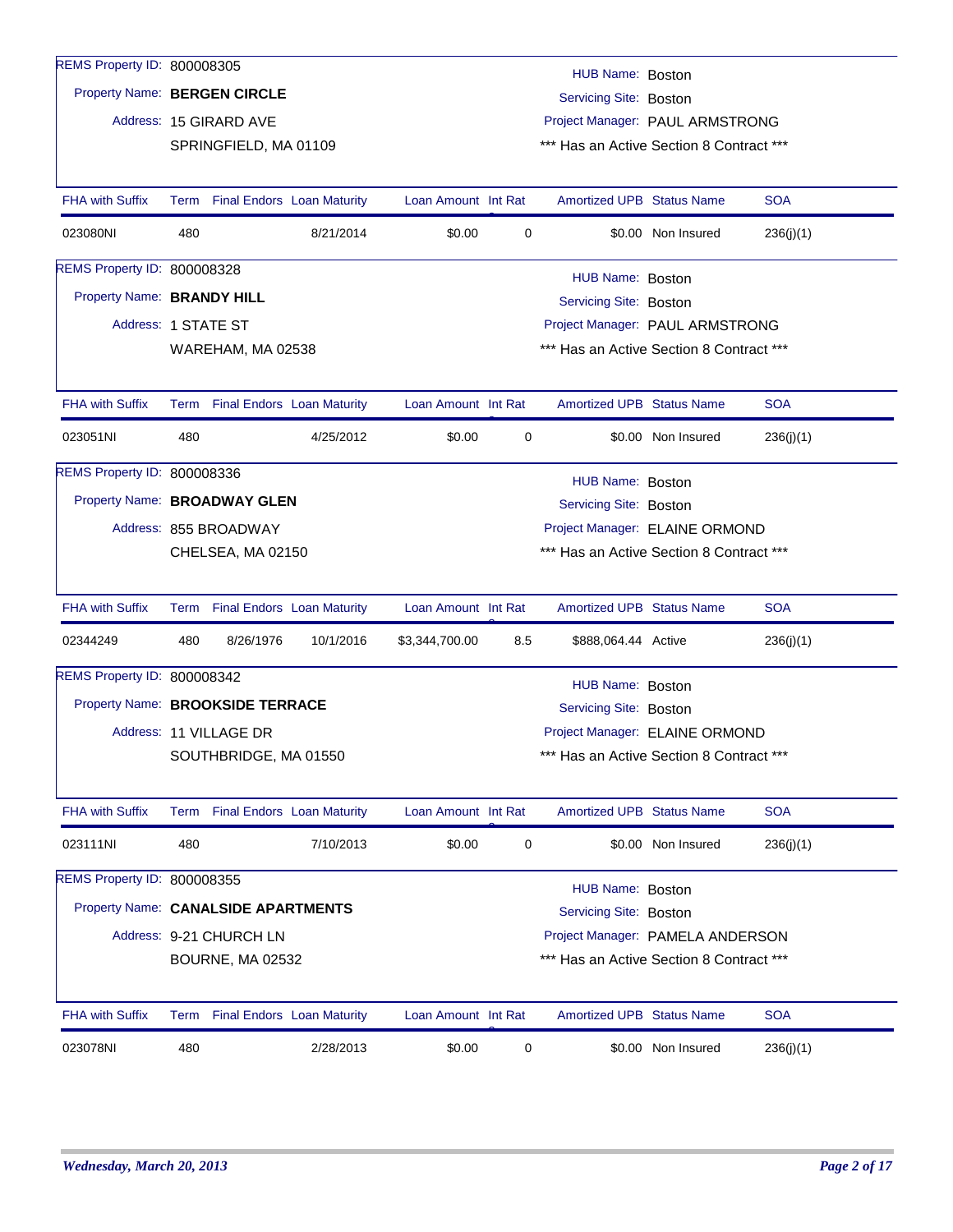| REMS Property ID: 800008359           |                                                               |                           |                                          |                     |      | HUB Name: Boston                         |                    |                                                    |
|---------------------------------------|---------------------------------------------------------------|---------------------------|------------------------------------------|---------------------|------|------------------------------------------|--------------------|----------------------------------------------------|
| Property Name: CAPE COD UNITED CHURCH |                                                               |                           |                                          |                     |      | Servicing Site: Boston                   |                    |                                                    |
|                                       |                                                               | Address: 62 LOCUST ST     |                                          |                     |      | Project Manager: CHRISTOPHER CURRAN      |                    |                                                    |
|                                       |                                                               | FALMOUTH, MA 02540        |                                          |                     |      | *** Has an Active Section 8 Contract *** |                    |                                                    |
|                                       |                                                               |                           |                                          |                     |      |                                          |                    |                                                    |
| <b>FHA with Suffix</b>                |                                                               |                           | Term Final Endors Loan Maturity          | Loan Amount Int Rat |      | <b>Amortized UPB Status Name</b>         |                    | <b>SOA</b>                                         |
| 023SH011                              | 600                                                           | 10/20/1971                | 2/1/2021                                 | \$1,117,000.00      | 3    | \$303,270.28 Active                      |                    | 202                                                |
| <b>REMS Property ID: 800008362</b>    |                                                               |                           |                                          |                     |      | HUB Name: Boston                         |                    |                                                    |
| Property Name: CARTER HEIGHTS         |                                                               |                           |                                          |                     |      | Servicing Site: Boston                   |                    |                                                    |
|                                       |                                                               | Address: 10 FORSYTH ST    |                                          |                     |      | Project Manager: JAMES D POLITO          |                    |                                                    |
|                                       |                                                               | CHELSEA, MA 02150         |                                          |                     |      |                                          |                    | *** Does NOT Have an Active Section 8 Contract *** |
|                                       |                                                               |                           |                                          |                     |      |                                          |                    |                                                    |
| <b>FHA with Suffix</b>                |                                                               |                           | Term Final Endors Loan Maturity          | Loan Amount Int Rat |      | <b>Amortized UPB Status Name</b>         |                    | <b>SOA</b>                                         |
| 023135NI                              | 480                                                           |                           | 8/15/2014                                | \$0.00              | 0    |                                          | \$0.00 Non Insured | 236(j)(1)                                          |
| REMS Property ID: 800008369           |                                                               |                           |                                          |                     |      | HUB Name: Boston                         |                    |                                                    |
|                                       |                                                               |                           | Property Name: CATHEDRAL HILL APARTMENTS |                     |      | Servicing Site: Boston                   |                    |                                                    |
|                                       |                                                               | Address: 29 BOWDOIN ST    |                                          |                     |      | Project Manager: TERESA CLINE            |                    |                                                    |
|                                       |                                                               | SPRINGFIELD, MA 01109     |                                          |                     |      | *** Has an Active Section 8 Contract *** |                    |                                                    |
|                                       |                                                               |                           |                                          |                     |      |                                          |                    |                                                    |
| <b>FHA with Suffix</b>                |                                                               |                           | Term Final Endors Loan Maturity          | Loan Amount Int Rat |      | <b>Amortized UPB Status Name</b>         |                    | <b>SOA</b>                                         |
| 02345002                              | 156                                                           | 3/28/2003                 | 4/1/2016                                 | \$475,000.00        | 7.35 | \$152,603.02 Active                      |                    | 223(a)(7)/236(j)(1)                                |
| REMS Property ID: 800008377           |                                                               |                           |                                          |                     |      | HUB Name: Boston                         |                    |                                                    |
| Property Name: CENTER HOUSE           |                                                               |                           |                                          |                     |      | Servicing Site: Boston                   |                    |                                                    |
|                                       |                                                               | Address: 167 HIGHLAND AVE |                                          |                     |      | Project Manager: PAMELA ANDERSON         |                    |                                                    |
|                                       |                                                               | SOMERVILLE, MA 02143      |                                          |                     |      | *** Has an Active Section 8 Contract *** |                    |                                                    |
|                                       |                                                               |                           |                                          |                     |      |                                          |                    |                                                    |
| <b>FHA with Suffix</b>                | Term                                                          |                           | <b>Final Endors Loan Maturity</b>        | Loan Amount Int Rat |      | <b>Amortized UPB Status Name</b>         |                    | <b>SOA</b>                                         |
| 023EH057                              | 480                                                           | 7/2/1981                  | 12/1/2020                                | \$266,900.00        | 8.5  | \$133,951.89 Active                      |                    | 202                                                |
| REMS Property ID: 800008296           |                                                               |                           |                                          |                     |      | HUB Name: Boston                         |                    |                                                    |
| Property Name: CHATHAM WEST I         |                                                               |                           |                                          |                     |      | Servicing Site: Boston                   |                    |                                                    |
|                                       | Address: 1 CHATHAM WEST DR<br>Project Manager: PAUL ARMSTRONG |                           |                                          |                     |      |                                          |                    |                                                    |
|                                       |                                                               | BROCKTON, MA 02301        |                                          |                     |      | *** Has an Active Section 8 Contract *** |                    |                                                    |
|                                       |                                                               |                           |                                          |                     |      |                                          |                    |                                                    |
| <b>FHA with Suffix</b>                |                                                               |                           | Term Final Endors Loan Maturity          | Loan Amount Int Rat |      | <b>Amortized UPB Status Name</b>         |                    | <b>SOA</b>                                         |
| 023077NI                              | 480                                                           |                           | 10/31/2013                               | \$0.00              | 0    |                                          | \$0.00 Non Insured | 236(j)(1)                                          |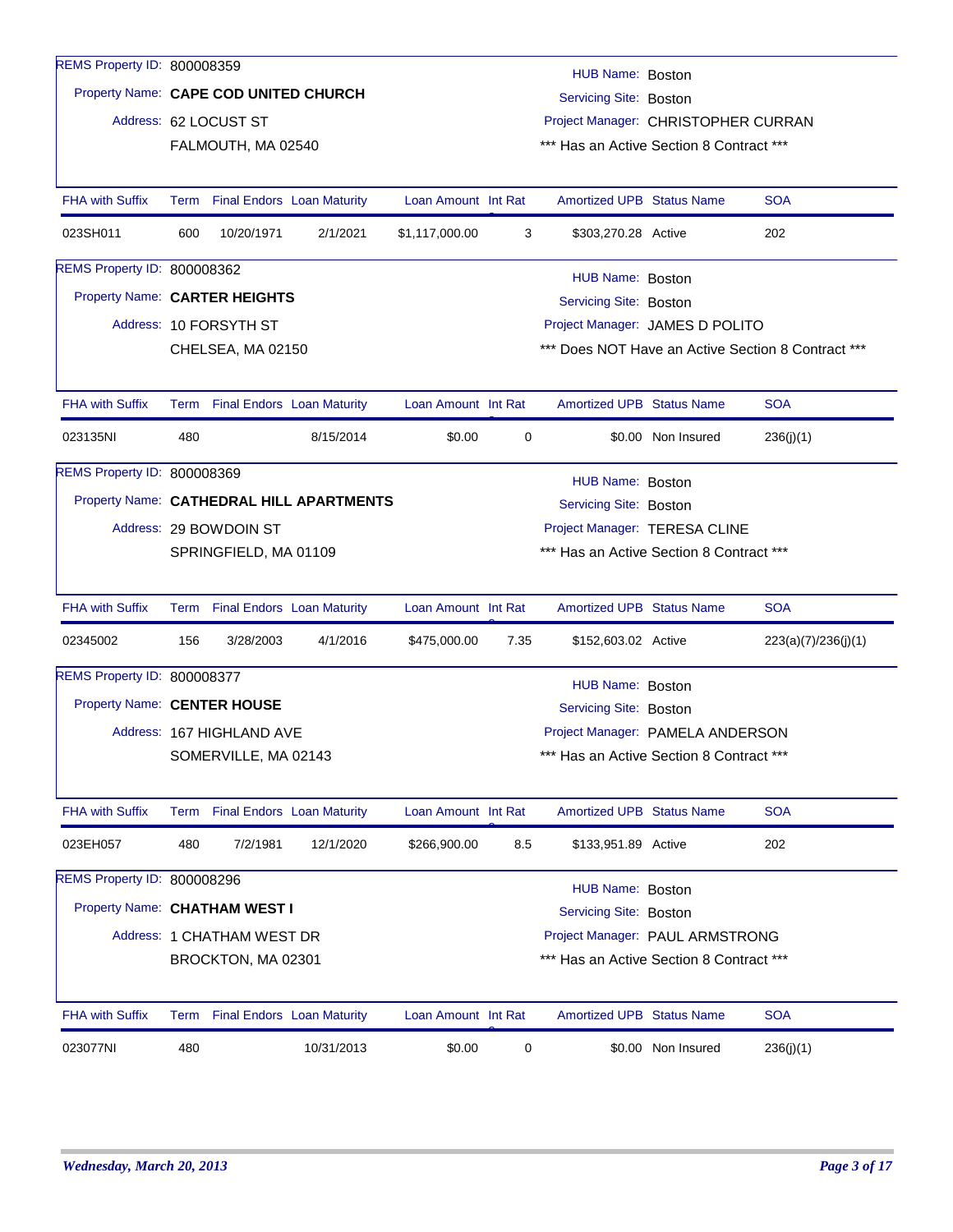| REMS Property ID: 800008391               |                                                                 |                                                                   |           |                     |       | HUB Name: Boston                         |                    |            |  |  |  |  |
|-------------------------------------------|-----------------------------------------------------------------|-------------------------------------------------------------------|-----------|---------------------|-------|------------------------------------------|--------------------|------------|--|--|--|--|
| Property Name: CHAUNCY HOUSE              |                                                                 |                                                                   |           |                     |       | Servicing Site: Boston                   |                    |            |  |  |  |  |
|                                           |                                                                 | Address: 115 CHAUNCY ST                                           |           |                     |       | Project Manager: PAMELA ANDERSON         |                    |            |  |  |  |  |
|                                           |                                                                 | BOSTON, MA 02111                                                  |           |                     |       | *** Has an Active Section 8 Contract *** |                    |            |  |  |  |  |
|                                           |                                                                 |                                                                   |           |                     |       |                                          |                    |            |  |  |  |  |
| <b>FHA with Suffix</b>                    |                                                                 | Term Final Endors Loan Maturity                                   |           | Loan Amount Int Rat |       | <b>Amortized UPB Status Name</b>         |                    | <b>SOA</b> |  |  |  |  |
| 02344183                                  | 480                                                             | 10/14/1975                                                        | 4/1/2015  | \$2,002,400.00      | 8.5   | \$322,925.24 Active                      |                    | 236(j)(1)  |  |  |  |  |
| REMS Property ID: 800008397               |                                                                 |                                                                   |           |                     |       | HUB Name: Boston                         |                    |            |  |  |  |  |
| Property Name: CHESTNUT PARK              |                                                                 |                                                                   |           |                     |       | Servicing Site: Boston                   |                    |            |  |  |  |  |
|                                           |                                                                 | Address: 10 CHESTNUT ST                                           |           |                     |       | Project Manager: DANIEL J ROGERS         |                    |            |  |  |  |  |
|                                           |                                                                 | *** Has an Active Section 8 Contract ***<br>SPRINGFIELD, MA 01103 |           |                     |       |                                          |                    |            |  |  |  |  |
|                                           |                                                                 |                                                                   |           |                     |       |                                          |                    |            |  |  |  |  |
| <b>FHA with Suffix</b>                    |                                                                 | Term Final Endors Loan Maturity                                   |           | Loan Amount Int Rat |       | <b>Amortized UPB Status Name</b>         |                    | <b>SOA</b> |  |  |  |  |
| 023126NI                                  | 480                                                             |                                                                   | 7/18/2013 | \$0.00              | 0     |                                          | \$0.00 Non Insured | 236(j)(1)  |  |  |  |  |
| REMS Property ID: 800008418               |                                                                 |                                                                   |           |                     |       | HUB Name: Boston                         |                    |            |  |  |  |  |
|                                           |                                                                 | Property Name: COLONY RET HOMES III<br>Servicing Site: Boston     |           |                     |       |                                          |                    |            |  |  |  |  |
|                                           |                                                                 | Address: 101 CHADWICK ST<br>Project Manager: JERRY MELILLO        |           |                     |       |                                          |                    |            |  |  |  |  |
|                                           | *** Has an Active Section 8 Contract ***<br>WORCESTER, MA 01605 |                                                                   |           |                     |       |                                          |                    |            |  |  |  |  |
|                                           |                                                                 |                                                                   |           |                     |       |                                          |                    |            |  |  |  |  |
| <b>FHA with Suffix</b>                    |                                                                 | Term Final Endors Loan Maturity                                   |           | Loan Amount Int Rat |       | <b>Amortized UPB Status Name</b>         |                    | <b>SOA</b> |  |  |  |  |
| 023EH003                                  | 480                                                             | 12/8/1981                                                         | 5/1/2021  | \$4,692,400.00      | 6.875 | \$2,150,177.58 Active                    |                    | 202        |  |  |  |  |
| REMS Property ID: 800008419               |                                                                 |                                                                   |           |                     |       | HUB Name: Boston                         |                    |            |  |  |  |  |
| Property Name: COLONY RET HOMES OF HOLDEN |                                                                 |                                                                   |           |                     |       | Servicing Site: Boston                   |                    |            |  |  |  |  |
|                                           |                                                                 | Address: 68 RESERVOIR ST                                          |           |                     |       | Project Manager: JERRY MELILLO           |                    |            |  |  |  |  |
|                                           |                                                                 | HOLDEN, MA 01520                                                  |           |                     |       | *** Has an Active Section 8 Contract *** |                    |            |  |  |  |  |
|                                           |                                                                 |                                                                   |           |                     |       |                                          |                    |            |  |  |  |  |
| <b>FHA with Suffix</b>                    |                                                                 | Term Final Endors Loan Maturity                                   |           | Loan Amount Int Rat |       | Amortized UPB Status Name                |                    | <b>SOA</b> |  |  |  |  |
| 023EH017                                  | 480                                                             | 9/24/1984                                                         | 12/1/2021 | \$3,108,600.00      | 7.625 | \$1,585,852.69 Active                    |                    | 202        |  |  |  |  |
| REMS Property ID: 800008416               |                                                                 |                                                                   |           |                     |       | HUB Name: Boston                         |                    |            |  |  |  |  |
| Property Name: COLONY RETIREMENT HOMES I  |                                                                 |                                                                   |           |                     |       | Servicing Site: Boston                   |                    |            |  |  |  |  |
|                                           |                                                                 | Address: 485 GROVE ST                                             |           |                     |       | Project Manager: JERRY MELILLO           |                    |            |  |  |  |  |
|                                           |                                                                 | WORCESTER, MA 01605                                               |           |                     |       | *** Has an Active Section 8 Contract *** |                    |            |  |  |  |  |
|                                           |                                                                 |                                                                   |           |                     |       |                                          |                    |            |  |  |  |  |
| <b>FHA with Suffix</b>                    |                                                                 | Term Final Endors Loan Maturity                                   |           | Loan Amount Int Rat |       | Amortized UPB Status Name                |                    | <b>SOA</b> |  |  |  |  |
| 023SH005                                  | 576                                                             | 3/1/1968                                                          | 5/1/2017  | \$714,000.00        | 3     | \$111,934.51 Active                      |                    | 202        |  |  |  |  |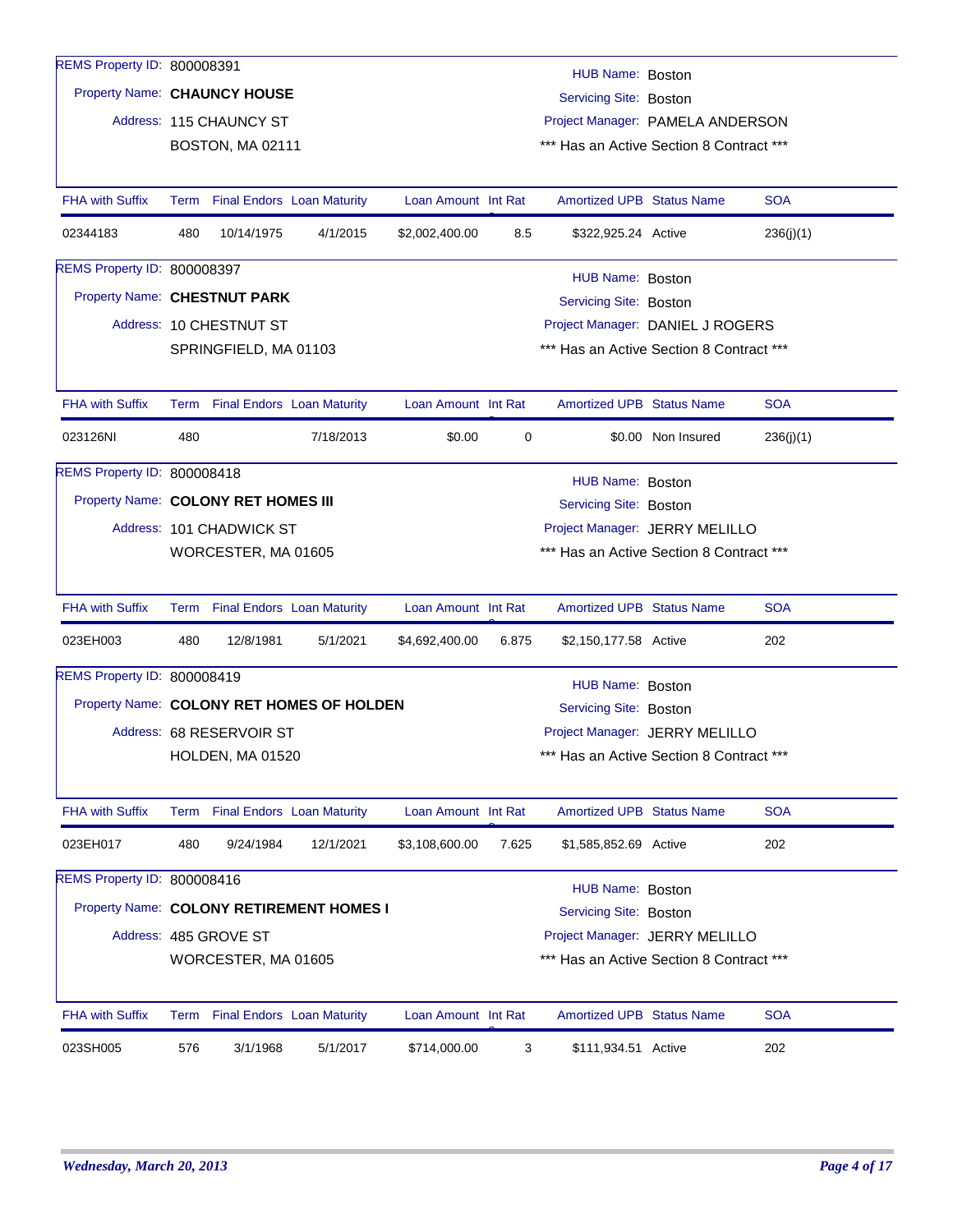| REMS Property ID: 800008417            |                                                               |                                 |                                           |                     |                | HUB Name: Boston                         |                          |               |
|----------------------------------------|---------------------------------------------------------------|---------------------------------|-------------------------------------------|---------------------|----------------|------------------------------------------|--------------------------|---------------|
|                                        |                                                               |                                 | Property Name: COLONY RETIREMENT HOMES II |                     |                | Servicing Site: Boston                   |                          |               |
|                                        | Address: 485 GROVE ST                                         |                                 |                                           |                     |                | Project Manager: JERRY MELILLO           |                          |               |
|                                        |                                                               | WORCESTER, MA 01605             |                                           |                     |                | *** Has an Active Section 8 Contract *** |                          |               |
|                                        |                                                               |                                 |                                           |                     |                |                                          |                          |               |
| <b>FHA with Suffix</b>                 | Term                                                          |                                 | <b>Final Endors Loan Maturity</b>         | Loan Amount Int Rat |                | <b>Amortized UPB Status Name</b>         |                          | <b>SOA</b>    |
| 02344810                               | 480                                                           | 10/9/1975                       | 11/1/2015                                 | \$1,618,600.00      | $\overline{7}$ | \$284,482.03 Active                      |                          | 236(j)(1)/202 |
| REMS Property ID: 800008421            |                                                               |                                 |                                           |                     |                | HUB Name: Boston                         |                          |               |
| Property Name: COMMONWEALTH AVE HSG    |                                                               |                                 |                                           |                     |                | Servicing Site: Boston                   |                          |               |
|                                        |                                                               |                                 | Address: 1285 COMMONWEALTH AVE            |                     |                | Project Manager: CHRISTOPHER CURRAN      |                          |               |
|                                        |                                                               | ALLSTON, MA 02134               |                                           |                     |                | *** Has an Active Section 8 Contract *** |                          |               |
|                                        |                                                               |                                 |                                           |                     |                |                                          |                          |               |
| <b>FHA with Suffix</b>                 |                                                               |                                 | Term Final Endors Loan Maturity           | Loan Amount Int Rat |                | <b>Amortized UPB Status Name</b>         |                          | <b>SOA</b>    |
| 02344130                               | 480                                                           |                                 | 7/1/2014                                  | \$2,684,200.00      | $\overline{7}$ |                                          | \$279,594.57 Operational | 236(j)(1)     |
| REMS Property ID: 800008429            |                                                               |                                 |                                           |                     |                | HUB Name: Boston                         |                          |               |
| Property Name: CONG RETIREMENT HOMES I |                                                               |                                 |                                           |                     |                | Servicing Site: Boston                   |                          |               |
|                                        |                                                               | Address: 200 W FOSTER ST        |                                           |                     |                | Project Manager: LAUREN HENNESSY         |                          |               |
|                                        | MELROSE, MA 02176<br>*** Has an Active Section 8 Contract *** |                                 |                                           |                     |                |                                          |                          |               |
|                                        |                                                               |                                 |                                           |                     |                |                                          |                          |               |
| <b>FHA with Suffix</b>                 |                                                               |                                 | Term Final Endors Loan Maturity           | Loan Amount Int Rat |                | Amortized UPB Status Name                |                          | <b>SOA</b>    |
| 023SH004                               | 576                                                           | 2/1/1968                        | 12/1/2016                                 | \$1,344,000.00      | 3              | \$151,500.64 Active                      |                          | 202           |
| REMS Property ID: 800008428            |                                                               |                                 |                                           |                     |                | HUB Name: Boston                         |                          |               |
|                                        |                                                               |                                 | Property Name: CONG RETIREMENT HOMES III  |                     |                | Servicing Site: Boston                   |                          |               |
|                                        | Address: 80 GROVE ST                                          |                                 |                                           |                     |                | Project Manager: LAUREN HENNESSY         |                          |               |
|                                        |                                                               | MELROSE, MA 02176               |                                           |                     |                | *** Has an Active Section 8 Contract *** |                          |               |
|                                        |                                                               |                                 |                                           |                     |                |                                          |                          |               |
| <b>FHA with Suffix</b>                 | Term                                                          |                                 | <b>Final Endors Loan Maturity</b>         | Loan Amount Int Rat |                | Amortized UPB Status Name                |                          | <b>SOA</b>    |
| 023EH010                               | 480                                                           | 4/18/1980                       | 11/1/2019                                 | \$3,592,400.00      | 6.875          | \$1,414,379.63 Active                    |                          | 202           |
| REMS Property ID: 800008434            |                                                               |                                 |                                           |                     |                | HUB Name: Boston                         |                          |               |
| Property Name: COUNTRYSIDE VILLAGE     |                                                               |                                 |                                           |                     |                | Servicing Site: Boston                   |                          |               |
|                                        |                                                               | Address: 450-460 BOSTON POST RD |                                           |                     |                | Project Manager: LOREN BERNARDI          |                          |               |
|                                        |                                                               | MARLBOROUGH, MA 01752           |                                           |                     |                | *** Has an Active Section 8 Contract *** |                          |               |
|                                        |                                                               |                                 |                                           |                     |                |                                          |                          |               |
| <b>FHA with Suffix</b>                 |                                                               |                                 | Term Final Endors Loan Maturity           | Loan Amount Int Rat |                | <b>Amortized UPB Status Name</b>         |                          | <b>SOA</b>    |
| 02344096                               | 480                                                           |                                 | 2/1/2015                                  | \$3,144,700.00      | 8.5            |                                          | \$508,865.02 Operational | 236(j)(1)     |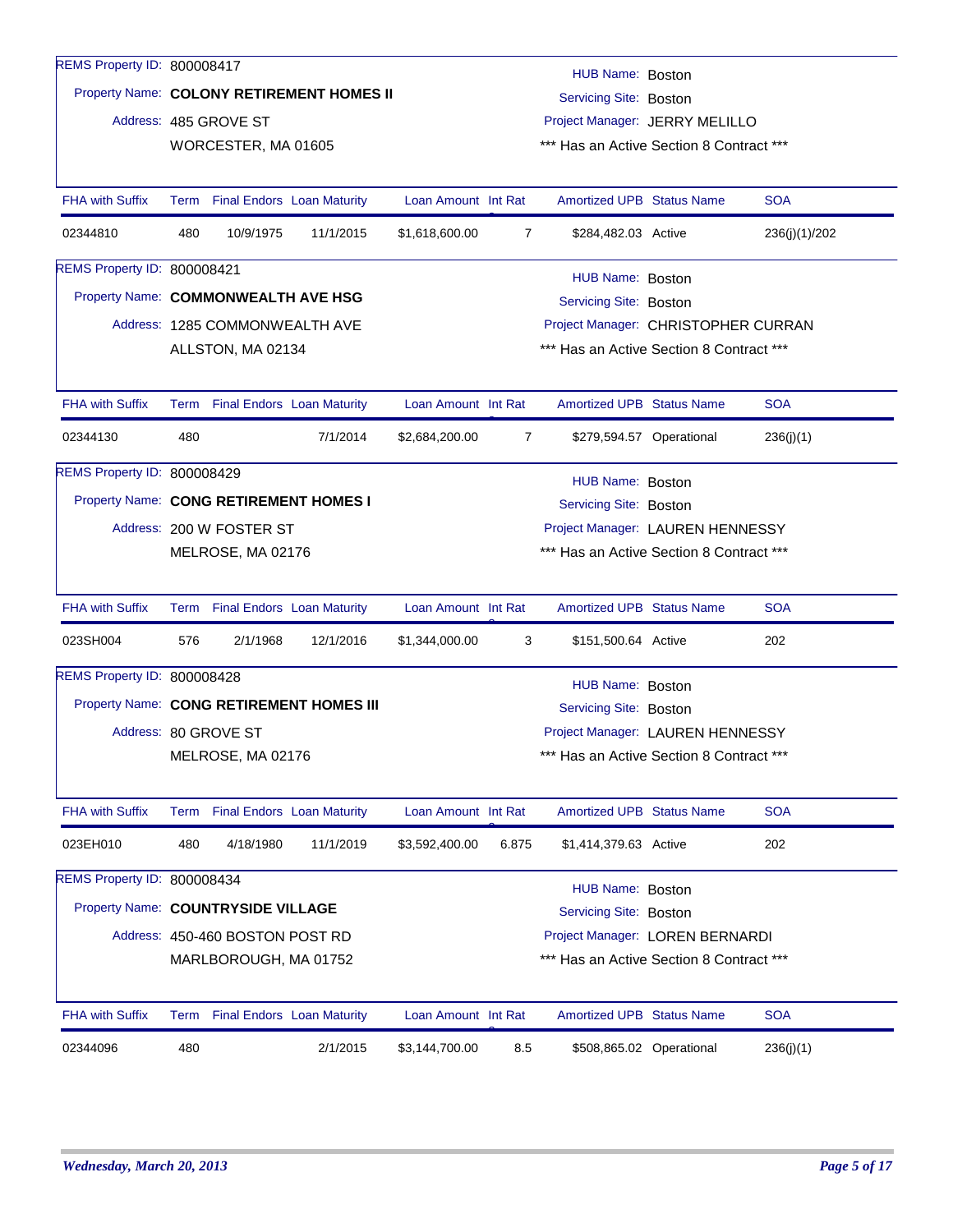| REMS Property ID: 800008476             |      |                                 |                                   |                     |       | HUB Name: Boston                         |                    |                                                    |
|-----------------------------------------|------|---------------------------------|-----------------------------------|---------------------|-------|------------------------------------------|--------------------|----------------------------------------------------|
| Property Name: FENNO HOUSE              |      |                                 |                                   |                     |       | Servicing Site: Boston                   |                    |                                                    |
|                                         |      | Address: 540 HANCOCK ST         |                                   |                     |       | Project Manager: PAUL ARMSTRONG          |                    |                                                    |
|                                         |      | QUINCY, MA 02170                |                                   |                     |       | *** Has an Active Section 8 Contract *** |                    |                                                    |
|                                         |      |                                 |                                   |                     |       |                                          |                    |                                                    |
| <b>FHA with Suffix</b>                  |      | Term Final Endors Loan Maturity |                                   | Loan Amount Int Rat |       | <b>Amortized UPB Status Name</b>         |                    | <b>SOA</b>                                         |
| 02344802                                | 480  | 9/10/1974                       | 9/1/2014                          | \$2,674,000.00      | 8.5   | \$312,909.25 Active                      |                    | 236(j)(1)/202                                      |
| <b>REMS Property ID: 800008352</b>      |      |                                 |                                   |                     |       | HUB Name: Boston                         |                    |                                                    |
| Property Name: FRANKLIN ST. ELDERLY     |      |                                 |                                   |                     |       | Servicing Site: Boston                   |                    |                                                    |
|                                         |      | Address: 411 FRANKLIN ST        |                                   |                     |       | Project Manager: CHRISTOPHER CURRAN      |                    |                                                    |
|                                         |      | CAMBRIDGE, MA 02139             |                                   |                     |       |                                          |                    | *** Does NOT Have an Active Section 8 Contract *** |
|                                         |      |                                 |                                   |                     |       |                                          |                    |                                                    |
| <b>FHA with Suffix</b>                  |      | Term Final Endors Loan Maturity |                                   | Loan Amount Int Rat |       | <b>Amortized UPB Status Name</b>         |                    | <b>SOA</b>                                         |
| 023109NI                                | 480  |                                 | 5/14/2013                         | \$0.00              | 0     |                                          | \$0.00 Non Insured | 236(j)(1)                                          |
| REMS Property ID: 800008499             |      |                                 |                                   |                     |       | HUB Name: Boston                         |                    |                                                    |
| Property Name: FRUIT SEVER MERRICK APTS |      |                                 |                                   |                     |       | Servicing Site: Boston                   |                    |                                                    |
|                                         |      | Address: 11 SEVER ST., Unit 106 |                                   |                     |       | Project Manager: ELAINE ORMOND           |                    |                                                    |
|                                         |      | WORCESTER, MA 01609             |                                   |                     |       | *** Has an Active Section 8 Contract *** |                    |                                                    |
|                                         |      |                                 |                                   |                     |       |                                          |                    |                                                    |
| <b>FHA with Suffix</b>                  |      | Term Final Endors Loan Maturity |                                   | Loan Amount Int Rat |       | <b>Amortized UPB Status Name</b>         |                    | <b>SOA</b>                                         |
| 02344077                                | 480  | 4/17/1974                       | 4/1/2014                          | \$3,473,500.00      | 7     | \$249,453.50 Active                      |                    | 236(j)(1)                                          |
| REMS Property ID: 800008427             |      |                                 |                                   |                     |       | HUB Name: Boston                         |                    |                                                    |
| Property Name: FULLER HOUSE             |      |                                 |                                   |                     |       | Servicing Site: Boston                   |                    |                                                    |
|                                         |      | Address: 101 COTTAGE ST         |                                   |                     |       | Project Manager: LAUREN HENNESSY         |                    |                                                    |
|                                         |      | MELROSE, MA 02176               |                                   |                     |       | *** Has an Active Section 8 Contract *** |                    |                                                    |
|                                         |      |                                 |                                   |                     |       |                                          |                    |                                                    |
| <b>FHA with Suffix</b>                  | Term |                                 | <b>Final Endors Loan Maturity</b> | Loan Amount Int Rat |       | Amortized UPB Status Name                |                    | <b>SOA</b>                                         |
| 02344812                                | 480  | 9/12/1974                       | 5/1/2014                          | \$2,412,200.00      | 7     | \$187,129.46 Active                      |                    | 236(j)(1)/202                                      |
| REMS Property ID: 800008602             |      |                                 |                                   |                     |       | HUB Name: Boston                         |                    |                                                    |
| Property Name: GOLDA MEIR HOUSE I       |      |                                 |                                   |                     |       | Servicing Site: Boston                   |                    |                                                    |
|                                         |      | Address: 160 STANTON AVE        |                                   |                     |       | Project Manager: ELAINE ORMOND           |                    |                                                    |
|                                         |      | NEWTON, MA 02466                |                                   |                     |       | *** Has an Active Section 8 Contract *** |                    |                                                    |
|                                         |      |                                 |                                   |                     |       |                                          |                    |                                                    |
| <b>FHA with Suffix</b>                  | Term |                                 | <b>Final Endors Loan Maturity</b> | Loan Amount Int Rat |       | <b>Amortized UPB Status Name</b>         |                    | <b>SOA</b>                                         |
| 023EH007                                | 480  | 3/4/1980                        | 9/1/2020                          | \$4,712,800.00      | 6.875 | \$2,024,940.29 Active                    |                    | 202                                                |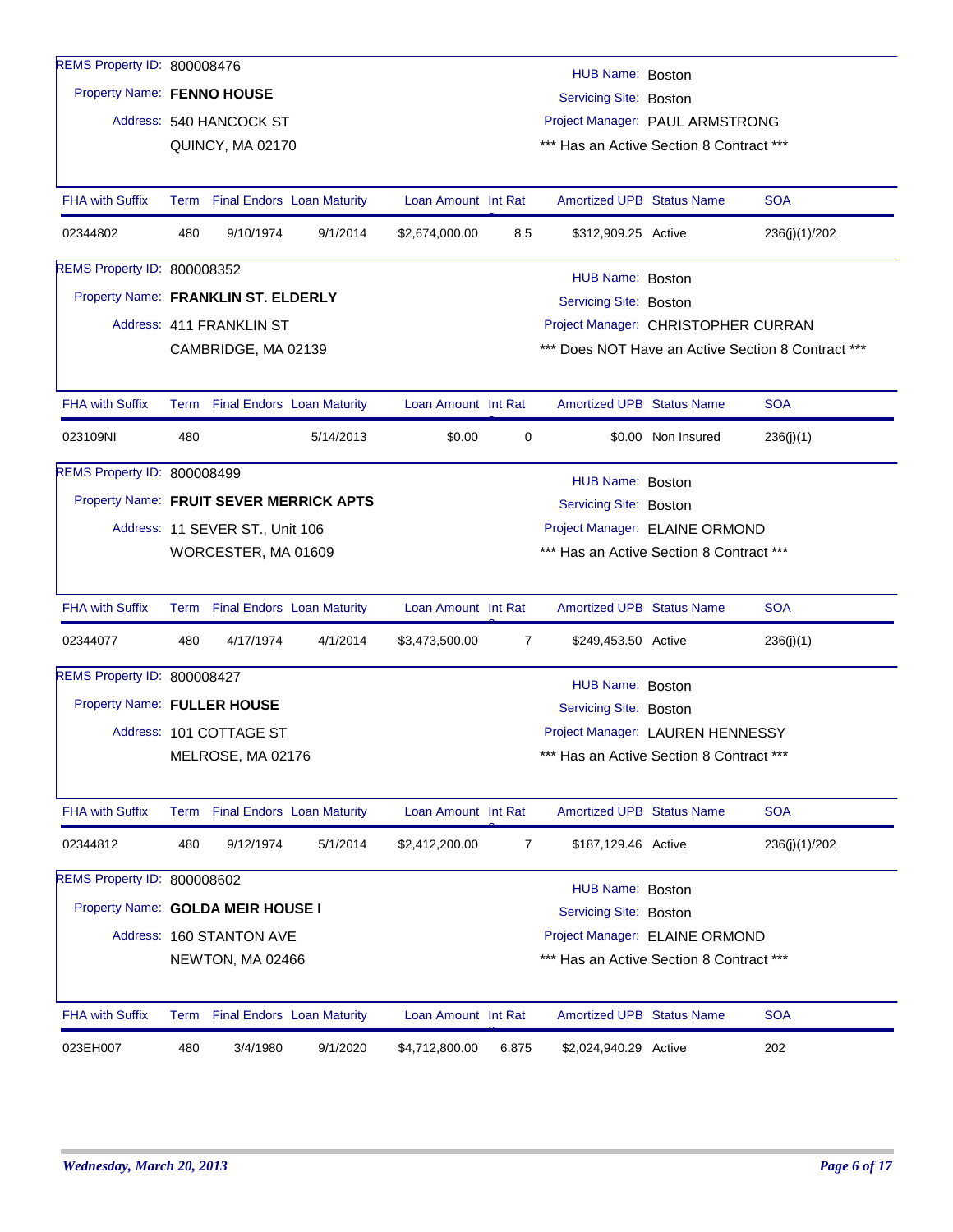| REMS Property ID: 800008529        |                                                                   |                                                            |                                 |                     |                | HUB Name: Boston                         |                    |            |  |  |  |
|------------------------------------|-------------------------------------------------------------------|------------------------------------------------------------|---------------------------------|---------------------|----------------|------------------------------------------|--------------------|------------|--|--|--|
| Property Name: GREENFIELD GARDENS  |                                                                   |                                                            |                                 |                     |                | Servicing Site: Boston                   |                    |            |  |  |  |
|                                    |                                                                   | Address: 2 RIVERSIDE DR                                    |                                 |                     |                | Project Manager: JAMES D POLITO          |                    |            |  |  |  |
|                                    |                                                                   | GREENFIELD, MA 01301                                       |                                 |                     |                | *** Has an Active Section 8 Contract *** |                    |            |  |  |  |
|                                    |                                                                   |                                                            |                                 |                     |                |                                          |                    |            |  |  |  |
| <b>FHA with Suffix</b>             |                                                                   |                                                            | Term Final Endors Loan Maturity | Loan Amount Int Rat |                | <b>Amortized UPB Status Name</b>         |                    | <b>SOA</b> |  |  |  |
| 02344143                           | 480                                                               | 2/4/1974                                                   | 2/1/2014                        | \$3,947,600.00      | $\overline{7}$ | \$237,604.39 Active                      |                    | 236(j)(1)  |  |  |  |
| <b>REMS Property ID: 800008563</b> |                                                                   |                                                            |                                 |                     |                | HUB Name: Boston                         |                    |            |  |  |  |
| Property Name: HIGHLAND VILLAGE    |                                                                   |                                                            |                                 |                     |                | Servicing Site: Boston                   |                    |            |  |  |  |
|                                    |                                                                   | Address: 5 STONY POINT DR                                  |                                 |                     |                | Project Manager: ALBERT ALADJEM          |                    |            |  |  |  |
|                                    |                                                                   | WARE, MA 01082                                             |                                 |                     |                | *** Has an Active Section 8 Contract *** |                    |            |  |  |  |
|                                    |                                                                   |                                                            |                                 |                     |                |                                          |                    |            |  |  |  |
| <b>FHA with Suffix</b>             |                                                                   |                                                            | Term Final Endors Loan Maturity | Loan Amount Int Rat |                | <b>Amortized UPB Status Name</b>         |                    | <b>SOA</b> |  |  |  |
| 023086NI                           | 480                                                               |                                                            | 6/4/2012                        | \$0.00              | 0              |                                          | \$0.00 Non Insured | 236(j)(1)  |  |  |  |
| REMS Property ID: 800008564        |                                                                   |                                                            |                                 |                     |                | HUB Name: Boston                         |                    |            |  |  |  |
|                                    |                                                                   | Property Name: HILL HOMES COOP<br>Servicing Site: Boston   |                                 |                     |                |                                          |                    |            |  |  |  |
|                                    |                                                                   | Address: 460 Hancock St<br>Project Manager: PAUL ARMSTRONG |                                 |                     |                |                                          |                    |            |  |  |  |
|                                    | *** Has an Active Section 8 Contract ***<br>Springfield, MA 01105 |                                                            |                                 |                     |                |                                          |                    |            |  |  |  |
|                                    |                                                                   |                                                            |                                 |                     |                |                                          |                    |            |  |  |  |
| <b>FHA with Suffix</b>             |                                                                   |                                                            | Term Final Endors Loan Maturity | Loan Amount Int Rat |                | <b>Amortized UPB Status Name</b>         |                    | <b>SOA</b> |  |  |  |
| 02344137                           | 480                                                               | 6/11/1975                                                  | 7/1/2015                        | \$2,076,400.00      | 7              | \$321,474.28 Active                      |                    | 236(j)(1)  |  |  |  |
| REMS Property ID: 800008565        |                                                                   |                                                            |                                 |                     |                | HUB Name: Boston                         |                    |            |  |  |  |
| Property Name: HILLCREST VILLAGE   |                                                                   |                                                            |                                 |                     |                | Servicing Site: Boston                   |                    |            |  |  |  |
|                                    |                                                                   | Address: 1101 HILLSIDE AVE                                 |                                 |                     |                | Project Manager: PATRICK J TIVNAN        |                    |            |  |  |  |
|                                    |                                                                   | ATTLEBORO, MA 02703                                        |                                 |                     |                | *** Has an Active Section 8 Contract *** |                    |            |  |  |  |
|                                    |                                                                   |                                                            |                                 |                     |                |                                          |                    |            |  |  |  |
| <b>FHA with Suffix</b>             |                                                                   |                                                            | Term Final Endors Loan Maturity | Loan Amount Int Rat |                | <b>Amortized UPB Status Name</b>         |                    | <b>SOA</b> |  |  |  |
| 023094NI                           | 480                                                               |                                                            | 8/22/2013                       | \$0.00              | 0              |                                          | \$0.00 Non Insured | 236(j)(1)  |  |  |  |
| REMS Property ID: 800008572        |                                                                   |                                                            |                                 |                     |                | HUB Name: Boston                         |                    |            |  |  |  |
| Property Name: HOPE IN ACTION      |                                                                   |                                                            |                                 |                     |                | Servicing Site: Boston                   |                    |            |  |  |  |
|                                    |                                                                   | Address: 471 BROADWAY ST                                   |                                 |                     |                | Project Manager: JERRY MELILLO           |                    |            |  |  |  |
|                                    |                                                                   | LAWRENCE, MA 01841                                         |                                 |                     |                | *** Has an Active Section 8 Contract *** |                    |            |  |  |  |
|                                    |                                                                   |                                                            |                                 |                     |                |                                          |                    |            |  |  |  |
| <b>FHA with Suffix</b>             |                                                                   |                                                            | Term Final Endors Loan Maturity | Loan Amount Int Rat |                | <b>Amortized UPB Status Name</b>         |                    | <b>SOA</b> |  |  |  |
| 023110NI                           | 480                                                               |                                                            | 2/27/2013                       | \$0.00              | 0              |                                          | \$0.00 Non Insured | 236(j)(1)  |  |  |  |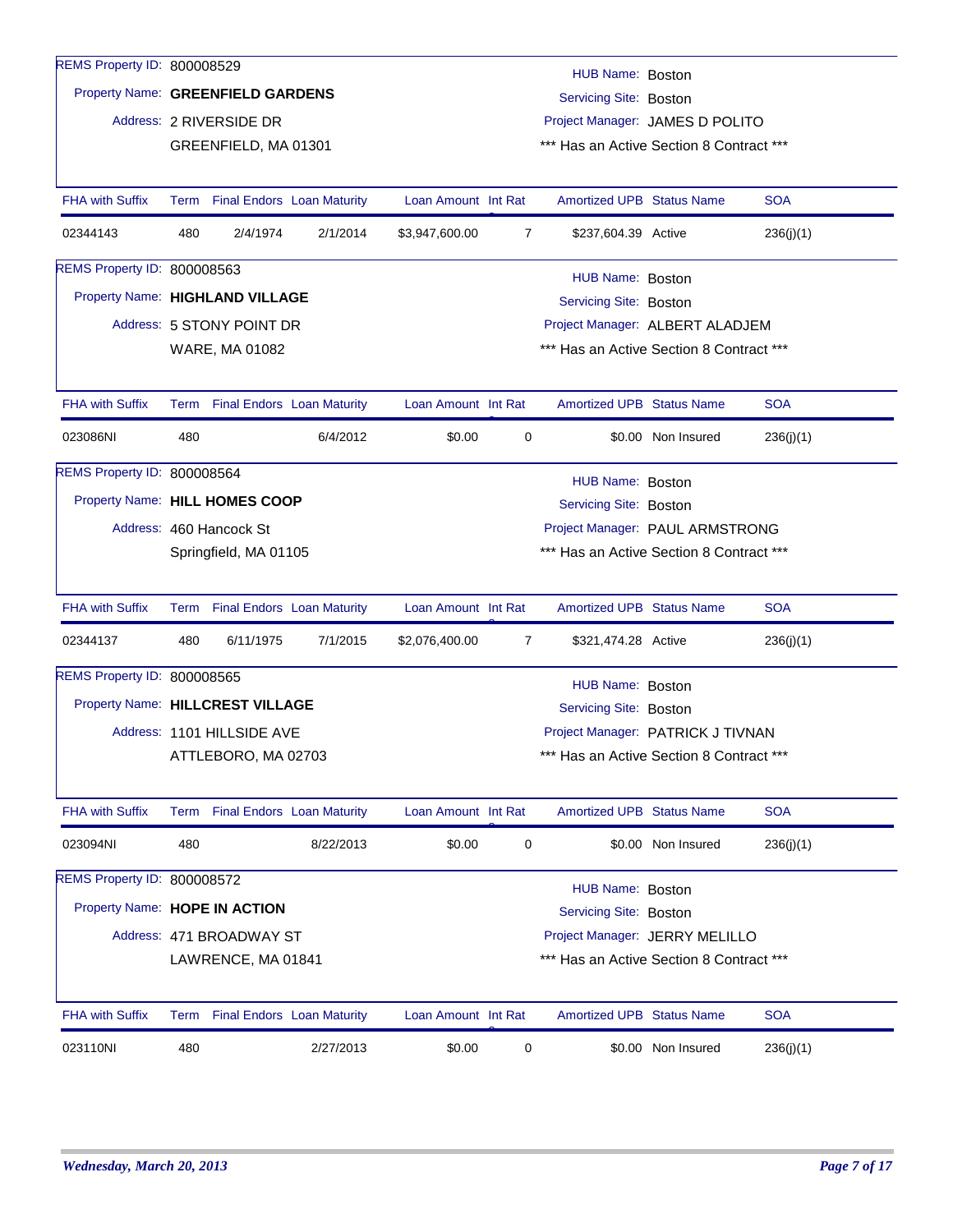| <b>REMS Property ID: 800008595</b>   |                                                                          |                                 |                                   |                     |       |                                          |                    |                                                |
|--------------------------------------|--------------------------------------------------------------------------|---------------------------------|-----------------------------------|---------------------|-------|------------------------------------------|--------------------|------------------------------------------------|
| Property Name: HRCA HSG FOR ELDERLY  |                                                                          |                                 |                                   |                     |       | HUB Name: Boston                         |                    |                                                |
|                                      |                                                                          |                                 |                                   |                     |       | Servicing Site: Boston                   |                    |                                                |
|                                      |                                                                          | Address: 420 REVERE BEACH BLVD  |                                   |                     |       | Project Manager: WINIFRED V DAY          |                    |                                                |
|                                      |                                                                          | REVERE, MA 02151                |                                   |                     |       | *** Has an Active Section 8 Contract *** |                    |                                                |
| <b>FHA with Suffix</b>               |                                                                          | Term Final Endors Loan Maturity |                                   | Loan Amount Int Rat |       | <b>Amortized UPB Status Name</b>         |                    | <b>SOA</b>                                     |
| 023EH001                             | 438                                                                      | 12/16/1981                      | 7/1/2018                          | \$9,315,411.88      | 6.875 | \$3,610,960.06 Active                    |                    | 202                                            |
| REMS Property ID: 800008584          |                                                                          |                                 |                                   |                     |       | HUB Name: Boston                         |                    |                                                |
| Property Name: INDEPENDENCE HOUSE    |                                                                          |                                 |                                   |                     |       | Servicing Site: Boston                   |                    |                                                |
|                                      |                                                                          | Address: 1475 ROOSEVELT AVE     |                                   |                     |       | Project Manager: VINCENT E BENVENUTO     |                    |                                                |
|                                      |                                                                          | SPRINGFIELD, MA 01109           |                                   |                     |       | *** Has an Active Section 8 Contract *** |                    |                                                |
|                                      |                                                                          |                                 |                                   |                     |       |                                          |                    |                                                |
| <b>FHA with Suffix</b>               |                                                                          | Term Final Endors Loan Maturity |                                   | Loan Amount Int Rat |       | <b>Amortized UPB Status Name</b>         |                    | <b>SOA</b>                                     |
| 023EH020                             | 480                                                                      | 10/11/1983                      | 8/1/2021                          | \$6,049,500.00      | 7.625 | \$3,002,322.93 Active                    |                    | 202                                            |
| <b>REMS Property ID: 800008588</b>   |                                                                          |                                 |                                   |                     |       | HUB Name: Boston                         |                    |                                                |
| Property Name: INMAN SQUARE/ CAST II |                                                                          |                                 |                                   |                     |       | Servicing Site: Boston                   |                    |                                                |
|                                      |                                                                          | Address: 1221 CAMBRIDGE ST      |                                   |                     |       | Project Manager: TERESA CLINE            |                    |                                                |
|                                      |                                                                          | CAMBRIDGE, MA 02139             |                                   |                     |       | *** Has an Active Section 8 Contract *** |                    |                                                |
|                                      |                                                                          |                                 |                                   |                     |       |                                          |                    |                                                |
| <b>FHA with Suffix</b>               |                                                                          | Term Final Endors Loan Maturity |                                   | Loan Amount Int Rat |       | <b>Amortized UPB Status Name</b>         |                    | <b>SOA</b>                                     |
| 023039NI                             | 480                                                                      |                                 | 12/11/2012                        | \$0.00              | 0     |                                          | \$0.00 Non Insured | 236(j)(1)                                      |
| REMS Property ID: 800008599          |                                                                          |                                 |                                   |                     |       | HUB Name: Boston                         |                    |                                                |
| Property Name: JARVIS HEIGHTS        |                                                                          |                                 |                                   |                     |       | Servicing Site: Boston                   |                    |                                                |
|                                      |                                                                          | Address: 6 GERARD WAY           |                                   |                     |       | Project Manager: PAUL ARMSTRONG          |                    |                                                |
|                                      |                                                                          | HOLYOKE, MA 01040               |                                   |                     |       |                                          |                    | Does NOT Have an Active Section 8 Contract *** |
|                                      |                                                                          |                                 |                                   |                     |       |                                          |                    |                                                |
| <b>FHA with Suffix</b>               |                                                                          | Term Final Endors Loan Maturity |                                   | Loan Amount Int Rat |       | <b>Amortized UPB Status Name</b>         |                    | <b>SOA</b>                                     |
| 023045NI                             | 480                                                                      |                                 | 2/10/2012                         | \$0.00              | 0     |                                          | \$0.00 Non Insured | 236(j)(1)                                      |
| REMS Property ID: 800008614          |                                                                          |                                 |                                   |                     |       | HUB Name: Boston                         |                    |                                                |
| Property Name: KINGS LANDING         |                                                                          |                                 |                                   |                     |       | Servicing Site: Boston                   |                    |                                                |
|                                      |                                                                          | Address: 1200 STATE STREET      |                                   |                     |       | Project Manager: ALBERT ALADJEM          |                    |                                                |
|                                      | *** Does NOT Have an Active Section 8 Contract ***<br>BREWSTER, MA 02631 |                                 |                                   |                     |       |                                          |                    |                                                |
|                                      |                                                                          |                                 |                                   |                     |       |                                          |                    |                                                |
| <b>FHA with Suffix</b>               | Term                                                                     |                                 | <b>Final Endors Loan Maturity</b> | Loan Amount Int Rat |       | Amortized UPB Status Name                |                    | <b>SOA</b>                                     |
| 023122NI                             | 480                                                                      |                                 | 12/10/2013                        | \$0.00              | 0     |                                          | \$0.00 Non Insured | 236(j)(1)                                      |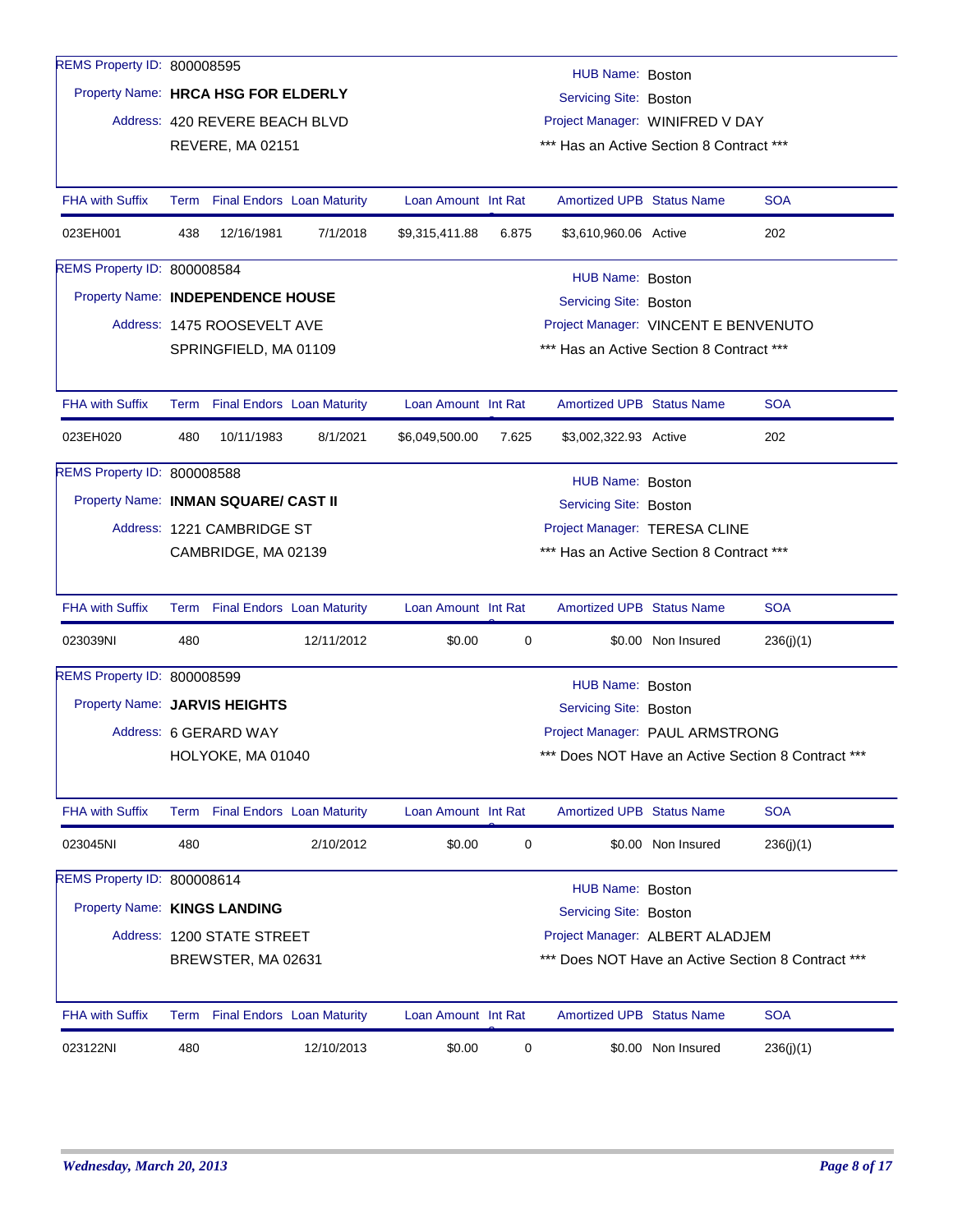| REMS Property ID: 800008616       |     |                                 |                                         |                     |   | HUB Name: Boston                                         |                    |                                                    |
|-----------------------------------|-----|---------------------------------|-----------------------------------------|---------------------|---|----------------------------------------------------------|--------------------|----------------------------------------------------|
| Property Name: LACASSE APARTMENTS |     |                                 |                                         |                     |   | Servicing Site: Boston                                   |                    |                                                    |
|                                   |     | Address: 12 SARGEANT ST         |                                         |                     |   | Project Manager: JAMES D POLITO                          |                    |                                                    |
|                                   |     | HOLYOKE, MA 01040               |                                         |                     |   | *** Has an Active Section 8 Contract ***                 |                    |                                                    |
|                                   |     |                                 |                                         |                     |   |                                                          |                    |                                                    |
| <b>FHA with Suffix</b>            |     | Term Final Endors Loan Maturity |                                         | Loan Amount Int Rat |   | <b>Amortized UPB Status Name</b>                         |                    | <b>SOA</b>                                         |
| 023105NI                          | 480 |                                 | 11/19/2013                              | \$0.00              | 0 |                                                          | \$0.00 Non Insured | 236(j)(1)                                          |
| REMS Property ID: 800008620       |     |                                 |                                         |                     |   | HUB Name: Boston                                         |                    |                                                    |
|                                   |     |                                 | Property Name: LANDFALL WEST APARTMENTS |                     |   | Servicing Site: Boston                                   |                    |                                                    |
|                                   |     | Address: 401 BORDER ST          |                                         |                     |   | Project Manager: VINCENT E BENVENUTO                     |                    |                                                    |
|                                   |     | EAST BOSTON, MA 02128           |                                         |                     |   | *** Has an Active Section 8 Contract ***                 |                    |                                                    |
|                                   |     |                                 |                                         |                     |   |                                                          |                    |                                                    |
| <b>FHA with Suffix</b>            |     | Term Final Endors Loan Maturity |                                         | Loan Amount Int Rat |   | <b>Amortized UPB Status Name</b>                         |                    | <b>SOA</b>                                         |
| 023093NI                          | 480 |                                 | 12/28/2012                              | \$0.00              | 0 |                                                          | \$0.00 Non Insured | 236(j)(1)                                          |
| REMS Property ID: 800008621       |     |                                 |                                         |                     |   | HUB Name: Boston                                         |                    |                                                    |
|                                   |     |                                 | Property Name: LAWRENCEVILLE APARTMENTS |                     |   | Servicing Site: Boston                                   |                    |                                                    |
|                                   |     | Address: 41 INTERVALE ST        |                                         |                     |   | Project Manager: PAUL KRZEWICK                           |                    |                                                    |
|                                   |     | ROXBURY, MA 02121               |                                         |                     |   |                                                          |                    | *** Does NOT Have an Active Section 8 Contract *** |
|                                   |     |                                 |                                         |                     |   |                                                          |                    |                                                    |
| <b>FHA with Suffix</b>            |     | Term Final Endors Loan Maturity |                                         | Loan Amount Int Rat |   | <b>Amortized UPB Status Name</b>                         |                    | <b>SOA</b>                                         |
| 023070NI                          | 480 |                                 | 1/26/2012                               | \$0.00              | 0 |                                                          | \$0.00 Non Insured | 236(j)(1)                                          |
| REMS Property ID: 800008627       |     |                                 |                                         |                     |   | HUB Name: Boston                                         |                    |                                                    |
|                                   |     |                                 | Property Name: LEYDEN WOODS APARTMENTS  |                     |   | Servicing Site: Boston                                   |                    |                                                    |
|                                   |     | Address: 24 ASTER COURT         |                                         |                     |   | Project Manager: PAUL KRZEWICK                           |                    |                                                    |
|                                   |     | GREENFIELD, MA 01301            |                                         |                     |   | *** Has an Active Section 8 Contract ***                 |                    |                                                    |
|                                   |     |                                 |                                         |                     |   |                                                          |                    |                                                    |
| <b>FHA with Suffix</b>            |     | Term Final Endors Loan Maturity |                                         | Loan Amount Int Rat |   | Amortized UPB Status Name                                |                    | <b>SOA</b>                                         |
| 02344091                          | 480 | 9/18/1973                       | 9/1/2013                                | \$1,402,447.00      | 7 | \$117,481.46 Active                                      |                    | 236(j)(1)                                          |
| REMS Property ID: 800008632       |     |                                 |                                         |                     |   |                                                          |                    |                                                    |
| Property Name: LINCOLN VILLAGE    |     |                                 |                                         |                     |   | <b>HUB Name: Boston</b><br><b>Servicing Site: Boston</b> |                    |                                                    |
|                                   |     |                                 | Address: 60-108 COUNTRY CLUB BLVD       |                     |   | Project Manager: PAMELA ANDERSON                         |                    |                                                    |
|                                   |     | WORCESTER, MA 01605             |                                         |                     |   | *** Has an Active Section 8 Contract ***                 |                    |                                                    |
|                                   |     |                                 |                                         |                     |   |                                                          |                    |                                                    |
| <b>FHA with Suffix</b>            |     | Term Final Endors Loan Maturity |                                         | Loan Amount Int Rat |   | <b>Amortized UPB Status Name</b>                         |                    | <b>SOA</b>                                         |
| 023097NI                          | 480 |                                 | 11/21/2012                              | \$0.00              | 0 |                                                          | \$0.00 Non Insured | 236(j)(1)                                          |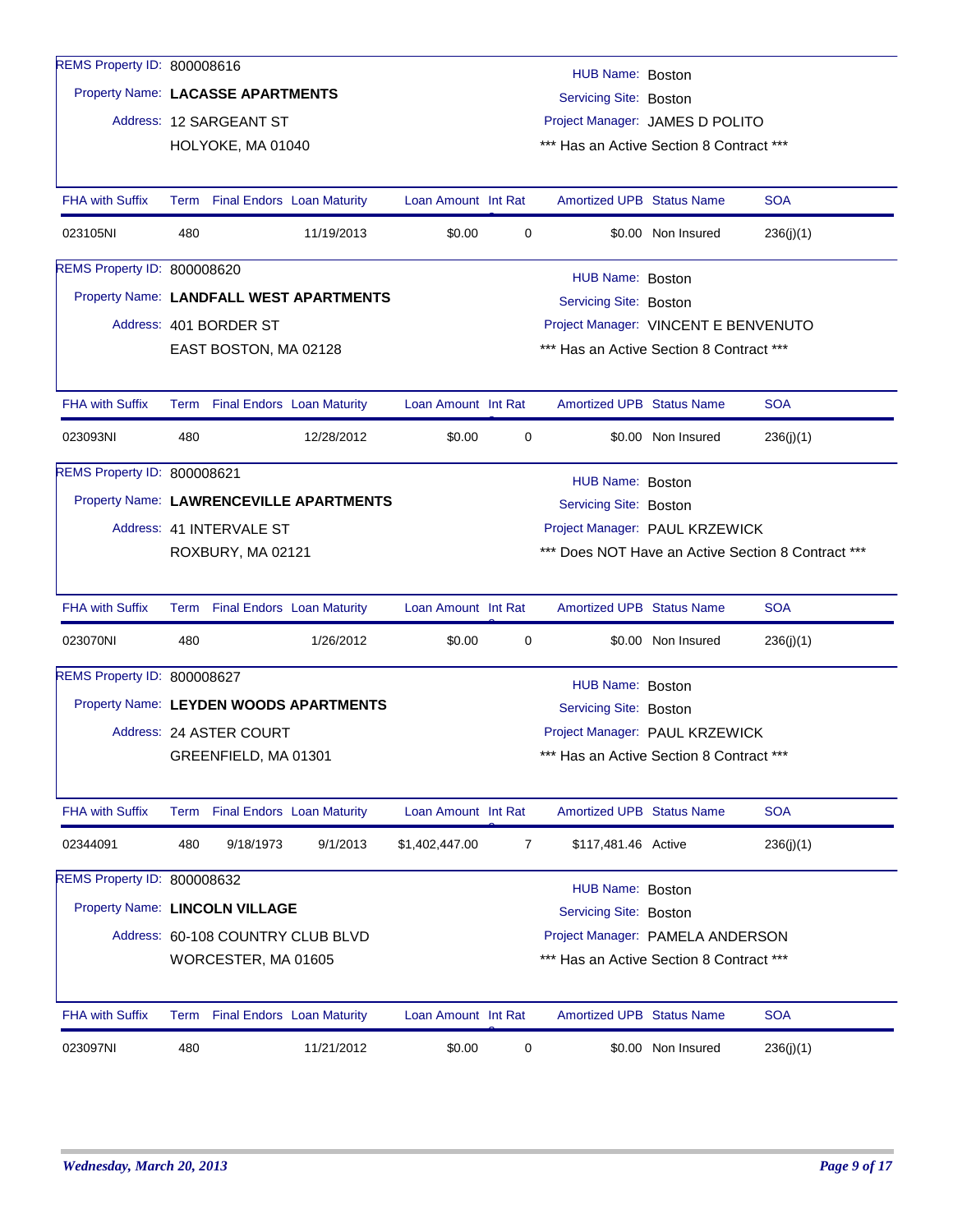| REMS Property ID: 800008642        |                                                                 |                              |                                   |                     |                |                                          |                    |                      |  |  |
|------------------------------------|-----------------------------------------------------------------|------------------------------|-----------------------------------|---------------------|----------------|------------------------------------------|--------------------|----------------------|--|--|
|                                    |                                                                 |                              |                                   |                     |                | HUB Name: Boston                         |                    |                      |  |  |
| Property Name: LOWELL SUN          |                                                                 |                              |                                   |                     |                | Servicing Site: Boston                   |                    |                      |  |  |
|                                    |                                                                 | Address: 73 MARKET STREET    |                                   |                     |                | Project Manager: LOREN BERNARDI          |                    |                      |  |  |
|                                    |                                                                 | LOWELL, MA 01852             |                                   |                     |                | *** Has an Active Section 8 Contract *** |                    |                      |  |  |
| <b>FHA with Suffix</b>             | Term                                                            |                              | <b>Final Endors Loan Maturity</b> | Loan Amount Int Rat |                | <b>Amortized UPB Status Name</b>         |                    | <b>SOA</b>           |  |  |
| 02335338                           | 208                                                             | 3/31/2004                    | 8/1/2021                          | \$2,661,600.00      | 5.25           | \$1,577,909.66 Active                    |                    | 223(a)(7)/221(d)(4)M |  |  |
| <b>REMS Property ID: 800008645</b> |                                                                 |                              |                                   |                     |                | HUB Name: Boston                         |                    |                      |  |  |
| Property Name: MACARTHUR TERRACE   |                                                                 |                              |                                   |                     |                | Servicing Site: Boston                   |                    |                      |  |  |
|                                    |                                                                 | Address: 65 BROADWAY         |                                   |                     |                | Project Manager: PAUL ARMSTRONG          |                    |                      |  |  |
|                                    |                                                                 | CHICOPEE, MA 01020           |                                   |                     |                | *** Has an Active Section 8 Contract *** |                    |                      |  |  |
|                                    |                                                                 |                              |                                   |                     |                |                                          |                    |                      |  |  |
| <b>FHA with Suffix</b>             |                                                                 |                              | Term Final Endors Loan Maturity   | Loan Amount Int Rat |                | <b>Amortized UPB Status Name</b>         |                    | <b>SOA</b>           |  |  |
| 02344279                           | 480                                                             | 5/7/1978                     | 5/1/2018                          | \$5,505,600.00      | $\overline{7}$ | \$1,751,828.80 Active                    |                    | 236(j)(1)            |  |  |
| REMS Property ID: 800008647        |                                                                 |                              |                                   |                     |                | HUB Name: Boston                         |                    |                      |  |  |
| Property Name: MADISON PARK III    |                                                                 |                              |                                   |                     |                | Servicing Site: Boston                   |                    |                      |  |  |
|                                    |                                                                 | Address: 122 DeWitt Drive    |                                   |                     |                | Project Manager: PAUL KRZEWICK           |                    |                      |  |  |
|                                    |                                                                 | ROXBURY, MA 02120            |                                   |                     |                | *** Has an Active Section 8 Contract *** |                    |                      |  |  |
|                                    |                                                                 |                              |                                   |                     |                |                                          |                    |                      |  |  |
| <b>FHA with Suffix</b>             |                                                                 |                              | Term Final Endors Loan Maturity   | Loan Amount Int Rat |                | <b>Amortized UPB Status Name</b>         |                    | <b>SOA</b>           |  |  |
| 023142NI                           | 480                                                             |                              | 10/12/2016                        | \$0.00              | 0              |                                          | \$0.00 Non Insured | 236(j)(1)            |  |  |
| REMS Property ID: 800008661        |                                                                 |                              |                                   |                     |                | HUB Name: Boston                         |                    |                      |  |  |
| Property Name: MATHESON APARTMENTS |                                                                 |                              |                                   |                     |                | Servicing Site: Boston                   |                    |                      |  |  |
|                                    |                                                                 | Address: 37 WELLINGTON ST    |                                   |                     |                | Project Manager: PAUL ARMSTRONG          |                    |                      |  |  |
|                                    |                                                                 | WORCESTER, MA 01610          |                                   |                     |                | *** Has an Active Section 8 Contract *** |                    |                      |  |  |
|                                    |                                                                 |                              |                                   |                     |                |                                          |                    |                      |  |  |
| <b>FHA with Suffix</b>             |                                                                 |                              | Term Final Endors Loan Maturity   | Loan Amount Int Rat |                | <b>Amortized UPB Status Name</b>         |                    | <b>SOA</b>           |  |  |
| 02344275                           | 480                                                             | 9/30/1977                    | 10/1/2017                         | \$1,864,500.00      | 9.5            | \$661,555.89 Active                      |                    | 236(j)(1)            |  |  |
| REMS Property ID: 800009073        |                                                                 |                              |                                   |                     |                | HUB Name: Boston                         |                    |                      |  |  |
| Property Name: MEMORIAL DRIVE 808  |                                                                 |                              |                                   |                     |                | <b>Servicing Site: Boston</b>            |                    |                      |  |  |
|                                    |                                                                 | Address: 808-810 MEMORIAL DR |                                   |                     |                | Project Manager: PAUL KRZEWICK           |                    |                      |  |  |
|                                    | CAMBRIDGE, MA 02139<br>*** Has an Active Section 8 Contract *** |                              |                                   |                     |                |                                          |                    |                      |  |  |
|                                    |                                                                 |                              |                                   |                     |                |                                          |                    |                      |  |  |
| <b>FHA with Suffix</b>             |                                                                 |                              | Term Final Endors Loan Maturity   | Loan Amount Int Rat |                | <b>Amortized UPB Status Name</b>         |                    | <b>SOA</b>           |  |  |
| 023121NI                           | 480                                                             |                              | 1/7/2014                          | \$0.00              | 0              |                                          | \$0.00 Non Insured | 236(j)(1)            |  |  |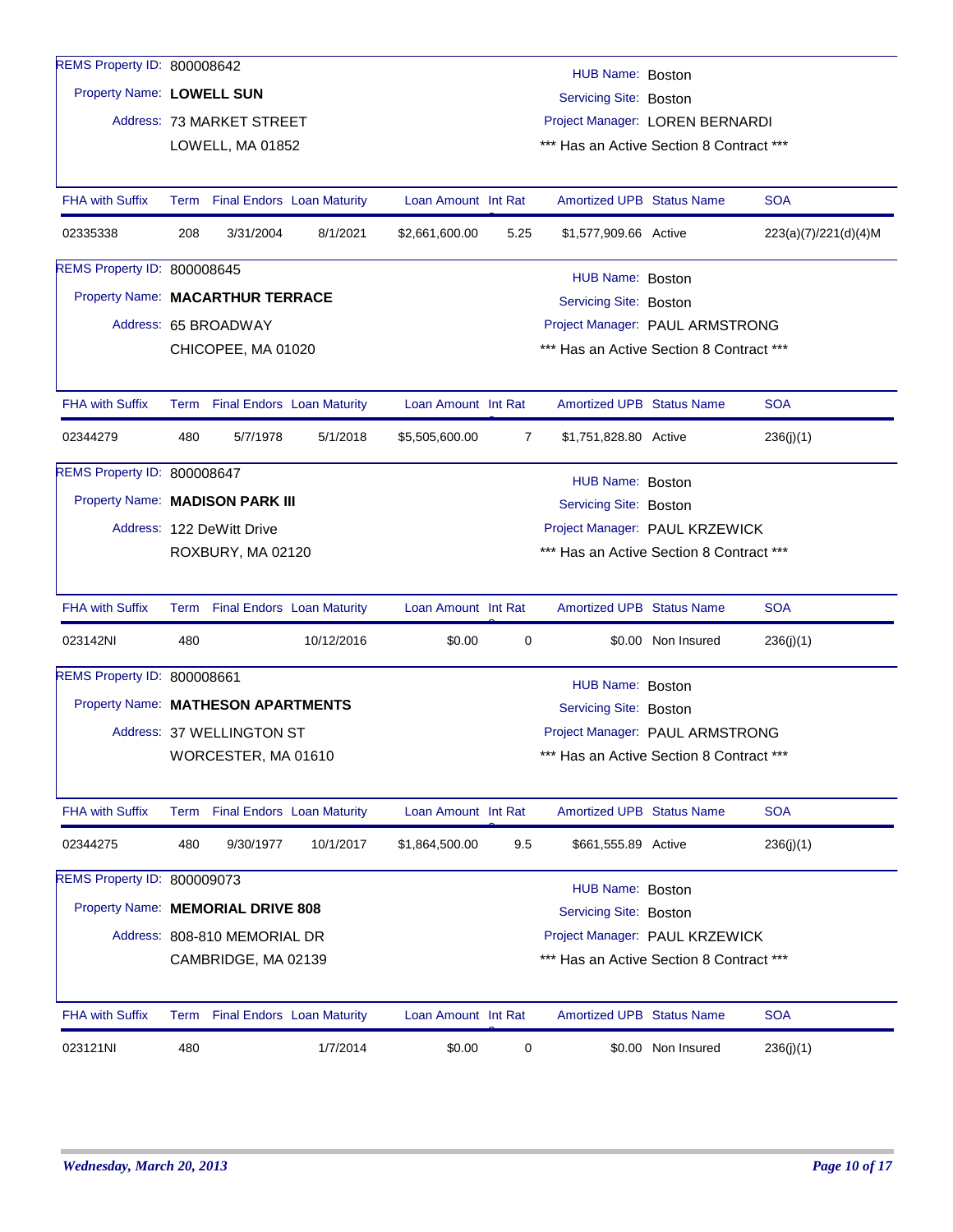| REMS Property ID: 800008308    |      |                                   |                                           |                                          |       |                                          |                    |            |
|--------------------------------|------|-----------------------------------|-------------------------------------------|------------------------------------------|-------|------------------------------------------|--------------------|------------|
| Property Name: MERRIVISTA      |      |                                   |                                           |                                          |       | HUB Name: Boston                         |                    |            |
|                                |      |                                   |                                           |                                          |       | Servicing Site: Boston                   |                    |            |
|                                |      | Address: 100 WATER ST             |                                           |                                          |       | Project Manager: PAMELA ANDERSON         |                    |            |
|                                |      | HAVERHILL, MA 01830               |                                           |                                          |       | *** Has an Active Section 8 Contract *** |                    |            |
| <b>FHA with Suffix</b>         |      | Term Final Endors Loan Maturity   |                                           | Loan Amount Int Rat                      |       | <b>Amortized UPB Status Name</b>         |                    | <b>SOA</b> |
| 023SH006                       | 600  | 11/1/1968                         | 6/1/2020                                  | \$2,132,000.00                           | 3     | \$510,149.77 Active                      |                    | 202        |
| REMS Property ID: 800008687    |      |                                   |                                           |                                          |       | HUB Name: Boston                         |                    |            |
|                                |      |                                   | Property Name: MI RESIDENTIAL COMMUNITY I |                                          |       | Servicing Site: Boston                   |                    |            |
|                                |      | Address: 189 MAPLE ST             |                                           |                                          |       | Project Manager: NANCY J GENTILE         |                    |            |
|                                |      | LAWRENCE, MA 01841                |                                           |                                          |       | *** Has an Active Section 8 Contract *** |                    |            |
|                                |      |                                   |                                           |                                          |       |                                          |                    |            |
| <b>FHA with Suffix</b>         |      | Term Final Endors Loan Maturity   |                                           | Loan Amount Int Rat                      |       | <b>Amortized UPB Status Name</b>         |                    | <b>SOA</b> |
| 023EH015                       | 480  | 4/21/1981                         | 5/1/2020                                  | \$4,366,500.00                           | 6.875 | \$1,811,636.38 Active                    |                    | 202        |
| REMS Property ID: 800008691    |      |                                   |                                           |                                          |       | HUB Name: Boston                         |                    |            |
| Property Name: MIDDLEBURY ARMS |      |                                   |                                           |                                          |       | Servicing Site: Boston                   |                    |            |
|                                |      | Address: 89 EAST GROVE ST         |                                           |                                          |       | Project Manager: PAUL KRZEWICK           |                    |            |
|                                |      | MIDDLEBOROUGH, MA 02346           |                                           | *** Has an Active Section 8 Contract *** |       |                                          |                    |            |
|                                |      |                                   |                                           |                                          |       |                                          |                    |            |
| <b>FHA with Suffix</b>         |      | Term Final Endors Loan Maturity   |                                           | Loan Amount Int Rat                      |       | <b>Amortized UPB Status Name</b>         |                    | <b>SOA</b> |
| 023130NI                       | 480  |                                   | 5/18/2014                                 | \$0.00                                   | 0     |                                          | \$0.00 Non Insured | 236(j)(1)  |
| REMS Property ID: 800008704    |      |                                   |                                           |                                          |       | HUB Name: Boston                         |                    |            |
| Property Name: MISSION TOWERS  |      |                                   |                                           |                                          |       | Servicing Site: Boston                   |                    |            |
|                                |      | Address: 180 WATER ST             |                                           |                                          |       | Project Manager: PAUL KRZEWICK           |                    |            |
|                                |      | HAVERHILL, MA 01830               |                                           |                                          |       | *** Has an Active Section 8 Contract *** |                    |            |
| <b>FHA with Suffix</b>         |      | Term Final Endors Loan Maturity   |                                           | Loan Amount Int Rat                      |       | <b>Amortized UPB Status Name</b>         |                    | <b>SOA</b> |
| 023036NI                       | 480  |                                   | 9/16/2011                                 | \$0.00                                   | 0     |                                          | \$0.00 Non Insured | 236(j)(1)  |
| REMS Property ID: 800008735    |      |                                   |                                           |                                          |       | HUB Name: Boston                         |                    |            |
|                                |      |                                   | Property Name: NORTH VILLAGE AT WEBSTER   |                                          |       | Servicing Site: Boston                   |                    |            |
|                                |      | Address: 14A CRYSTAL ST           |                                           |                                          |       | Project Manager: KATHLEEN M MCCARTHY     |                    |            |
|                                |      | WEBSTER, MA 01570                 |                                           |                                          |       | *** Has an Active Section 8 Contract *** |                    |            |
|                                |      |                                   |                                           |                                          |       |                                          |                    |            |
| <b>FHA with Suffix</b>         | Term | <b>Final Endors Loan Maturity</b> |                                           | Loan Amount Int Rat                      |       | <b>Amortized UPB Status Name</b>         |                    | <b>SOA</b> |
| 023022NI                       | 480  |                                   | 7/13/2011                                 | \$0.00                                   | 0     |                                          | \$0.00 Non Insured | 236(j)(1)  |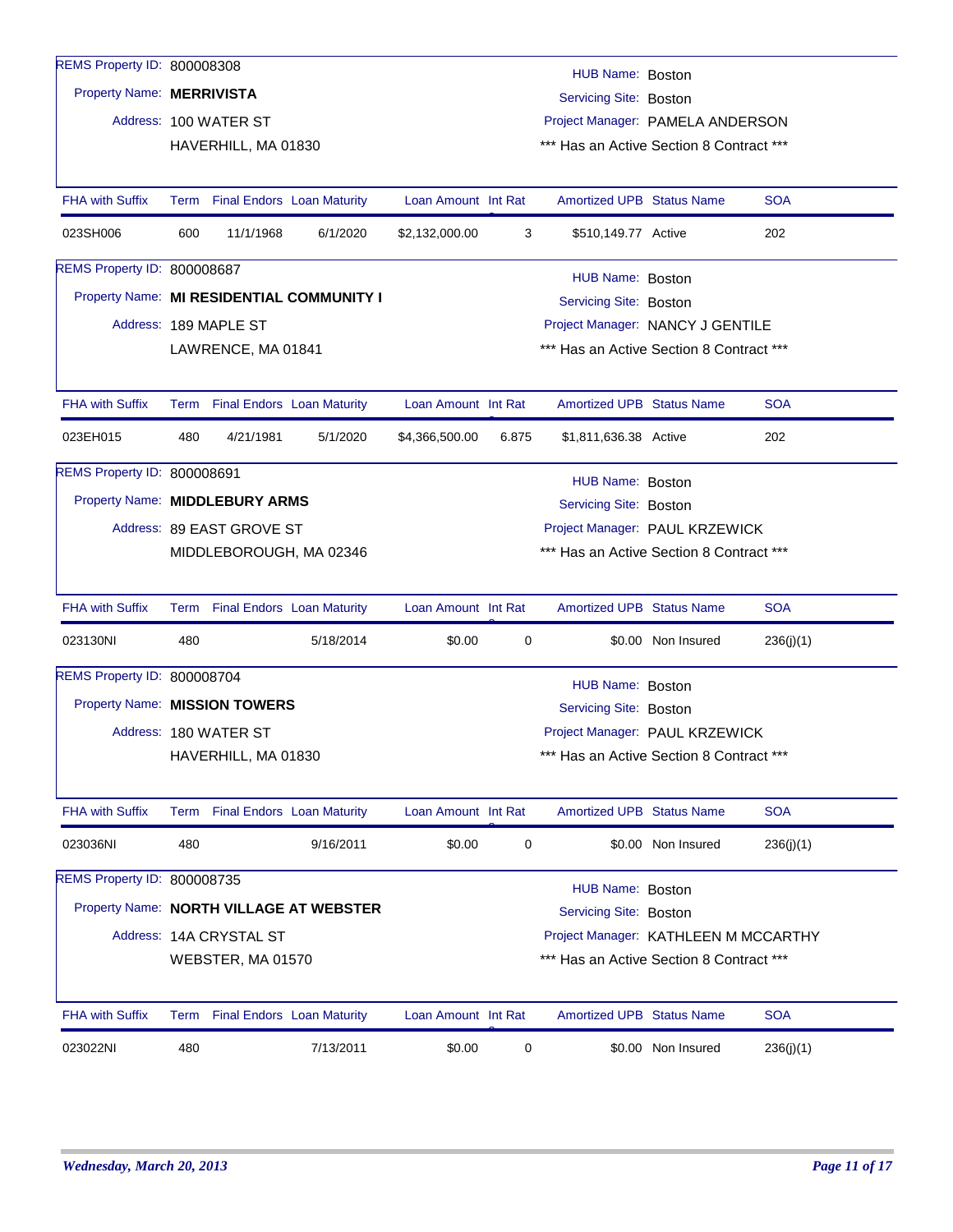| REMS Property ID: 800008750         |                                                                |                                 |                                 |                     |   | HUB Name: Boston                         |                    |                                                    |  |
|-------------------------------------|----------------------------------------------------------------|---------------------------------|---------------------------------|---------------------|---|------------------------------------------|--------------------|----------------------------------------------------|--|
| Property Name: ORCHARD HILL ESTATES |                                                                |                                 |                                 |                     |   | <b>Servicing Site: Boston</b>            |                    |                                                    |  |
|                                     |                                                                | Address: 165 SUTTON ST          |                                 |                     |   | Project Manager: WINIFRED V DAY          |                    |                                                    |  |
|                                     |                                                                | OXFORD, MA 01540                |                                 |                     |   | *** Has an Active Section 8 Contract *** |                    |                                                    |  |
|                                     |                                                                |                                 |                                 |                     |   |                                          |                    |                                                    |  |
| <b>FHA with Suffix</b>              |                                                                | Term Final Endors Loan Maturity |                                 | Loan Amount Int Rat |   | <b>Amortized UPB Status Name</b>         |                    | <b>SOA</b>                                         |  |
| 023115NI                            | 480                                                            |                                 | 11/20/2013                      | \$0.00              | 0 |                                          | \$0.00 Non Insured | 236(j)(1)                                          |  |
| REMS Property ID: 800008762         |                                                                |                                 |                                 |                     |   | HUB Name: Boston                         |                    |                                                    |  |
| Property Name: PEQUOT HIGHLANDS     |                                                                |                                 |                                 |                     |   | Servicing Site: Boston                   |                    |                                                    |  |
|                                     | Project Manager: ALBERT ALADJEM<br>Address: 12 FIRST ST        |                                 |                                 |                     |   |                                          |                    |                                                    |  |
|                                     | *** Has an Active Section 8 Contract ***<br>SALEM, MA 01970    |                                 |                                 |                     |   |                                          |                    |                                                    |  |
|                                     |                                                                |                                 |                                 |                     |   |                                          |                    |                                                    |  |
| <b>FHA with Suffix</b>              |                                                                |                                 | Term Final Endors Loan Maturity | Loan Amount Int Rat |   | <b>Amortized UPB Status Name</b>         |                    | <b>SOA</b>                                         |  |
| 023047NI                            | 480                                                            |                                 | 6/28/2012                       | \$0.00              | 0 |                                          | \$0.00 Non Insured | 236(j)(1)                                          |  |
| REMS Property ID: 800008772         |                                                                |                                 |                                 |                     |   | HUB Name: Boston                         |                    |                                                    |  |
| Property Name: PINE COMMONS         |                                                                |                                 |                                 |                     |   | Servicing Site: Boston                   |                    |                                                    |  |
|                                     |                                                                | Address: 1 PINE GROVE DR        |                                 |                     |   | Project Manager: PAUL ARMSTRONG          |                    |                                                    |  |
|                                     | *** Has an Active Section 8 Contract ***<br>BROCKTON, MA 02301 |                                 |                                 |                     |   |                                          |                    |                                                    |  |
|                                     |                                                                |                                 |                                 |                     |   |                                          |                    |                                                    |  |
| <b>FHA with Suffix</b>              |                                                                |                                 | Term Final Endors Loan Maturity | Loan Amount Int Rat |   | <b>Amortized UPB Status Name</b>         |                    | <b>SOA</b>                                         |  |
| 023019NI                            | 480                                                            |                                 | 4/6/2011                        | \$0.00              | 0 |                                          | \$0.00 Non Insured | 236(j)(1)                                          |  |
| REMS Property ID: 800008770         |                                                                |                                 |                                 |                     |   | HUB Name: Boston                         |                    |                                                    |  |
| Property Name: PINE CREST           |                                                                |                                 |                                 |                     |   | Servicing Site: Boston                   |                    |                                                    |  |
|                                     |                                                                | Address: 419 E RIVER ST         |                                 |                     |   | Project Manager: KIM CUSCUNA             |                    |                                                    |  |
|                                     |                                                                | ORANGE, MA 01364                |                                 |                     |   |                                          |                    | *** Does NOT Have an Active Section 8 Contract *** |  |
|                                     |                                                                |                                 |                                 |                     |   |                                          |                    |                                                    |  |
| <b>FHA with Suffix</b>              |                                                                | Term Final Endors Loan Maturity |                                 | Loan Amount Int Rat |   | <b>Amortized UPB Status Name</b>         |                    | <b>SOA</b>                                         |  |
| 023117NI                            | 480                                                            |                                 | 3/22/2013                       | \$0.00              | 0 |                                          | \$0.00 Non Insured | 236(j)(1)                                          |  |
| REMS Property ID: 800008664         |                                                                |                                 |                                 |                     |   | HUB Name: Boston                         |                    |                                                    |  |
| Property Name: PONTUS MEADOW        |                                                                |                                 |                                 |                     |   | Servicing Site: Boston                   |                    |                                                    |  |
|                                     |                                                                | Address: 14 COLONIAL TER        |                                 |                     |   | Project Manager: CLARIBEL SHAVERS        |                    |                                                    |  |
|                                     |                                                                | PLYMOUTH, MA 02360              |                                 |                     |   | *** Has an Active Section 8 Contract *** |                    |                                                    |  |
|                                     |                                                                |                                 |                                 |                     |   |                                          |                    |                                                    |  |
| <b>FHA with Suffix</b>              |                                                                | Term Final Endors Loan Maturity |                                 | Loan Amount Int Rat |   | <b>Amortized UPB Status Name</b>         |                    | <b>SOA</b>                                         |  |
| 02344049                            | 480                                                            | 12/7/1973                       | 4/1/2013                        | \$391,434.00        | 7 |                                          | \$0.00 Active      | 236(j)(1)                                          |  |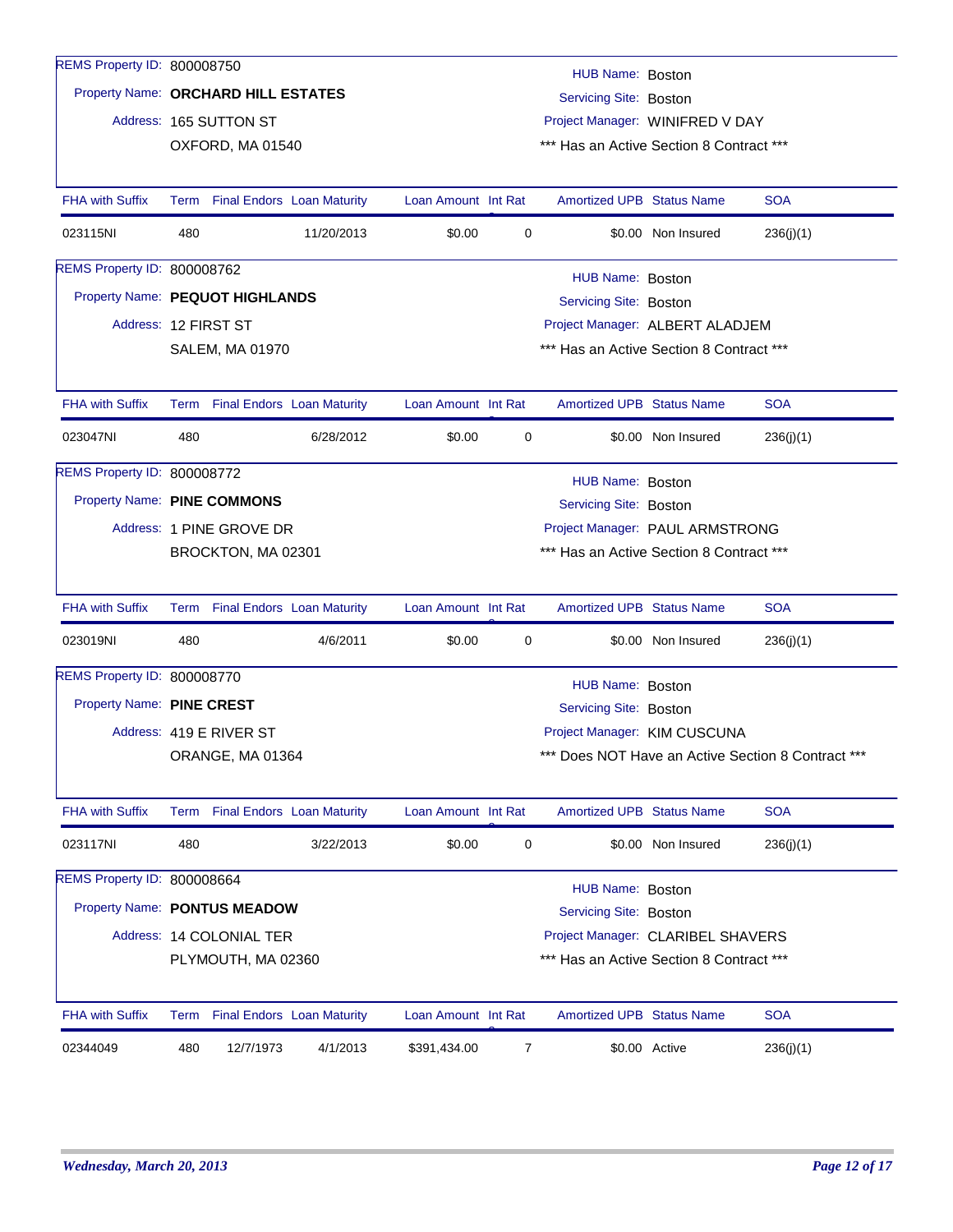| REMS Property ID: 800008784           |     |                               |                                 |                     |             | HUB Name: Boston                         |                    |                                                    |
|---------------------------------------|-----|-------------------------------|---------------------------------|---------------------|-------------|------------------------------------------|--------------------|----------------------------------------------------|
| Property Name: POWDERMILL VILLAGE     |     |                               |                                 |                     |             | Servicing Site: Boston                   |                    |                                                    |
|                                       |     | Address: 126 UNION ST         |                                 |                     |             | Project Manager: ELAINE ORMOND           |                    |                                                    |
|                                       |     | WESTFIELD, MA 01085           |                                 |                     |             |                                          |                    | *** Does NOT Have an Active Section 8 Contract *** |
|                                       |     |                               |                                 |                     |             |                                          |                    |                                                    |
| <b>FHA with Suffix</b>                |     |                               | Term Final Endors Loan Maturity | Loan Amount Int Rat |             | <b>Amortized UPB Status Name</b>         |                    | <b>SOA</b>                                         |
| 023084NI                              | 480 |                               | 4/24/2012                       | \$0.00              | $\mathbf 0$ |                                          | \$0.00 Non Insured | 236(j)(1)                                          |
| <b>REMS Property ID: 800008803</b>    |     |                               |                                 |                     |             | HUB Name: Boston                         |                    |                                                    |
| Property Name: QUINCY HOUSE           |     |                               |                                 |                     |             | Servicing Site: Boston                   |                    |                                                    |
|                                       |     | Address: 500 Victory Road     |                                 |                     |             | Project Manager: PAMELA ANDERSON         |                    |                                                    |
|                                       |     | QUINCY, MA 02171              |                                 |                     |             | *** Has an Active Section 8 Contract *** |                    |                                                    |
|                                       |     |                               |                                 |                     |             |                                          |                    |                                                    |
| <b>FHA with Suffix</b>                |     |                               | Term Final Endors Loan Maturity | Loan Amount Int Rat |             | <b>Amortized UPB Status Name</b>         |                    | <b>SOA</b>                                         |
| 023EH058                              | 480 | 4/26/1982                     | 8/1/2021                        | \$248,800.00        | 8.5         | \$131,260.86 Active                      |                    | 202                                                |
| REMS Property ID: 800008804           |     |                               |                                 |                     |             | HUB Name: Boston                         |                    |                                                    |
| Property Name: QUINCY POINT HOMES I   |     |                               |                                 |                     |             | <b>Servicing Site: Boston</b>            |                    |                                                    |
|                                       |     | Address: 1000 SOUTHERN ARTERY |                                 |                     |             | Project Manager: PAMELA ANDERSON         |                    |                                                    |
|                                       |     | QUINCY, MA 02169              |                                 |                     |             | *** Has an Active Section 8 Contract *** |                    |                                                    |
|                                       |     |                               |                                 |                     |             |                                          |                    |                                                    |
| <b>FHA with Suffix</b>                |     |                               | Term Final Endors Loan Maturity | Loan Amount Int Rat |             | <b>Amortized UPB Status Name</b>         |                    | <b>SOA</b>                                         |
| 023SH003                              | 576 | 10/1/1966                     | 4/1/2015                        | \$2,554,000.00      | 3.625       | \$211,913.79 Active                      |                    | 202                                                |
| REMS Property ID: 800008806           |     |                               |                                 |                     |             | HUB Name: Boston                         |                    |                                                    |
| Property Name: QUINCY POINT HOMES III |     |                               |                                 |                     |             | Servicing Site: Boston                   |                    |                                                    |
|                                       |     | Address: 1000 SOUTHERN ARTERY |                                 |                     |             | Project Manager: LOREN BERNARDI          |                    |                                                    |
|                                       |     | QUINCY, MA 02169              |                                 |                     |             | *** Has an Active Section 8 Contract *** |                    |                                                    |
|                                       |     |                               |                                 |                     |             |                                          |                    |                                                    |
| <b>FHA with Suffix</b>                |     |                               | Term Final Endors Loan Maturity | Loan Amount Int Rat |             | <b>Amortized UPB Status Name</b>         |                    | <b>SOA</b>                                         |
| 02344809                              | 480 | 1/3/1974                      | 1/1/2014                        | \$3,602,000.00      | 7           | \$195,690.47 Active                      |                    | 236(j)(1)/202                                      |
| REMS Property ID: 800008821           |     |                               |                                 |                     |             | HUB Name: Boston                         |                    |                                                    |
| Property Name: RINDGE APTS. (402)     |     |                               |                                 |                     |             | Servicing Site: Boston                   |                    |                                                    |
|                                       |     | Address: 402 RINDGE AVE       |                                 |                     |             | Project Manager: LOREN BERNARDI          |                    |                                                    |
|                                       |     | CAMBRIDGE, MA 02140           |                                 |                     |             | *** Has an Active Section 8 Contract *** |                    |                                                    |
|                                       |     |                               |                                 |                     |             |                                          |                    |                                                    |
| <b>FHA with Suffix</b>                |     |                               | Term Final Endors Loan Maturity | Loan Amount Int Rat |             | <b>Amortized UPB Status Name</b>         |                    | <b>SOA</b>                                         |
| 02344039                              | 480 | 10/30/1973                    | 11/1/2013                       | \$6,846,400.00      | 7.5         | \$307,624.06 Active                      |                    | 236(j)(1)                                          |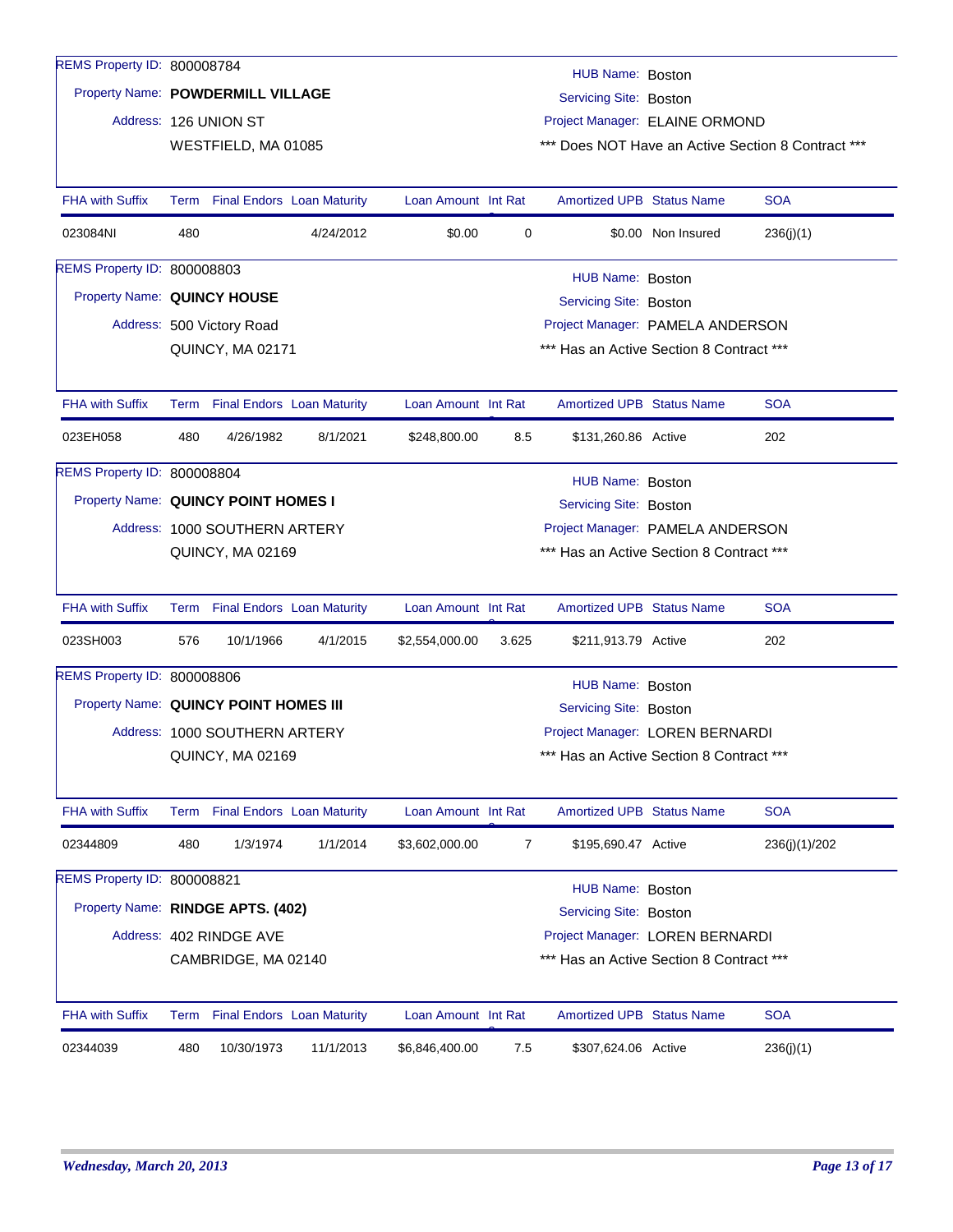| REMS Property ID: 800008826        |      |                                   |            |                     |                                            | HUB Name: Boston                         |                    |            |  |  |
|------------------------------------|------|-----------------------------------|------------|---------------------|--------------------------------------------|------------------------------------------|--------------------|------------|--|--|
| Property Name: RIVERSIDE VILLAGE   |      |                                   |            |                     |                                            | Servicing Site: Boston                   |                    |            |  |  |
|                                    |      | Address: 24 STATE ST              |            |                     |                                            | Project Manager: LOREN BERNARDI          |                    |            |  |  |
|                                    |      | LEOMINSTER, MA 01453              |            |                     |                                            | *** Has an Active Section 8 Contract *** |                    |            |  |  |
|                                    |      |                                   |            |                     |                                            |                                          |                    |            |  |  |
| <b>FHA with Suffix</b>             |      | Term Final Endors Loan Maturity   |            | Loan Amount Int Rat |                                            | <b>Amortized UPB Status Name</b>         |                    | <b>SOA</b> |  |  |
| 023020NI                           | 480  |                                   | 7/17/2012  | \$0.00              | 0                                          |                                          | \$0.00 Non Insured | 236(j)(1)  |  |  |
| REMS Property ID: 800008854        |      |                                   |            |                     |                                            |                                          |                    |            |  |  |
| Property Name: SARGEANT WEST APTS  |      |                                   |            |                     | HUB Name: Boston<br>Servicing Site: Boston |                                          |                    |            |  |  |
|                                    |      | Address: 137 SARGEANT ST          |            |                     |                                            | Project Manager: JERRY MELILLO           |                    |            |  |  |
|                                    |      | HOLYOKE, MA 01040                 |            |                     |                                            | *** Has an Active Section 8 Contract *** |                    |            |  |  |
|                                    |      |                                   |            |                     |                                            |                                          |                    |            |  |  |
| <b>FHA with Suffix</b>             |      | Term Final Endors Loan Maturity   |            | Loan Amount Int Rat |                                            | <b>Amortized UPB Status Name</b>         |                    | <b>SOA</b> |  |  |
| 02344199                           | 480  | 4/25/1979                         | 11/1/2016  | \$3,063,500.00      | 9.5                                        | \$901,431.61 Active                      |                    | 236(j)(1)  |  |  |
| <b>REMS Property ID: 800008863</b> |      |                                   |            |                     |                                            | HUB Name: Boston                         |                    |            |  |  |
| Property Name: SENIORITY HOUSE     |      |                                   |            |                     |                                            | Servicing Site: Boston                   |                    |            |  |  |
|                                    |      | Address: 307 CHESTNUT ST          |            |                     |                                            | Project Manager: KIM CUSCUNA             |                    |            |  |  |
|                                    |      | SPRINGFIELD, MA 01104             |            |                     |                                            | *** Has an Active Section 8 Contract *** |                    |            |  |  |
|                                    |      |                                   |            |                     |                                            |                                          |                    |            |  |  |
| <b>FHA with Suffix</b>             | Term | <b>Final Endors Loan Maturity</b> |            | Loan Amount Int Rat |                                            | <b>Amortized UPB Status Name</b>         |                    | <b>SOA</b> |  |  |
| 023SH008                           | 600  | 2/1/1971                          | 9/1/2021   | \$2,448,000.00      | 3                                          | \$711,785.09 Active                      |                    | 202        |  |  |
| REMS Property ID: 800008834        |      |                                   |            |                     |                                            | HUB Name: Boston                         |                    |            |  |  |
| Property Name: SPRING GATE APTS    |      |                                   |            |                     |                                            | Servicing Site: Boston                   |                    |            |  |  |
|                                    |      | Address: 52 Hannah Way            |            |                     |                                            | Project Manager: ELAINE ORMOND           |                    |            |  |  |
|                                    |      | Rockland, MA 02370                |            |                     |                                            | *** Has an Active Section 8 Contract *** |                    |            |  |  |
|                                    |      |                                   |            |                     |                                            |                                          |                    |            |  |  |
| FHA with Suffix                    |      | Term Final Endors Loan Maturity   |            | Loan Amount Int Rat |                                            | Amortized UPB Status Name                |                    | <b>SOA</b> |  |  |
| 023057NI                           | 480  |                                   | 10/10/2014 | \$0.00              | 0                                          |                                          | \$0.00 Non Insured | 236(j)(1)  |  |  |
| REMS Property ID: 800008887        |      |                                   |            |                     |                                            | <b>HUB Name: Boston</b>                  |                    |            |  |  |
| Property Name: SPRING MEADOW APTS  |      |                                   |            |                     |                                            | Servicing Site: Boston                   |                    |            |  |  |
|                                    |      | Address: 26 CANON CIR             |            |                     |                                            | Project Manager: JERRY MELILLO           |                    |            |  |  |
|                                    |      | SPRINGFIELD, MA 01118             |            |                     |                                            | *** Has an Active Section 8 Contract *** |                    |            |  |  |
|                                    |      |                                   |            |                     |                                            |                                          |                    |            |  |  |
| <b>FHA with Suffix</b>             |      | Term Final Endors Loan Maturity   |            | Loan Amount Int Rat |                                            | <b>Amortized UPB Status Name</b>         |                    | <b>SOA</b> |  |  |
| 02344087                           | 480  | 3/1/1973                          | 4/1/2013   | \$1,784,901.00      | 7                                          |                                          | \$0.00 Active      | 236(j)(1)  |  |  |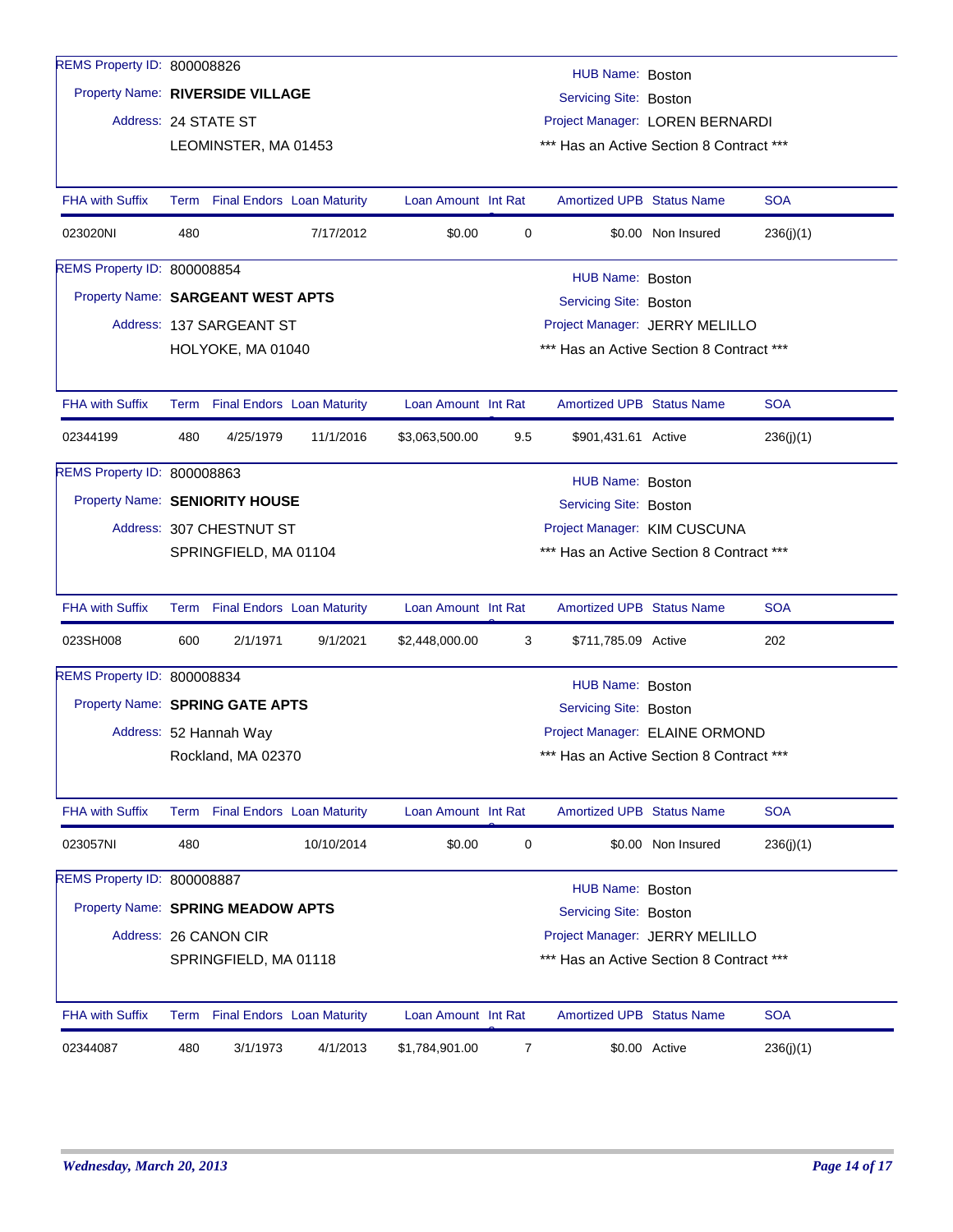| REMS Property ID: 800008894        |                                                             |                                 |            |                     |      |                                          |                          |                                                    |
|------------------------------------|-------------------------------------------------------------|---------------------------------|------------|---------------------|------|------------------------------------------|--------------------------|----------------------------------------------------|
|                                    |                                                             |                                 |            |                     |      | HUB Name: Boston                         |                          |                                                    |
|                                    | Property Name: ST JAMES MANOR<br>Servicing Site: Boston     |                                 |            |                     |      |                                          |                          |                                                    |
|                                    | Address: 744 ST JAMES AVE<br>Project Manager: PAUL KRZEWICK |                                 |            |                     |      |                                          |                          |                                                    |
|                                    |                                                             | SPRINGFIELD, MA 01104           |            |                     |      | *** Has an Active Section 8 Contract *** |                          |                                                    |
|                                    |                                                             |                                 |            |                     |      |                                          |                          |                                                    |
| <b>FHA with Suffix</b>             |                                                             | Term Final Endors Loan Maturity |            | Loan Amount Int Rat |      | <b>Amortized UPB Status Name</b>         |                          | <b>SOA</b>                                         |
| 02344192                           | 480                                                         | 11/24/1975                      | 12/1/2015  | \$857,300.00        | 7.75 | \$161,881.36 Active                      |                          | 236(j)(1)                                          |
| <b>REMS Property ID: 800008939</b> |                                                             |                                 |            |                     |      | HUB Name: Boston                         |                          |                                                    |
| Property Name: SUNDIAL THE         |                                                             |                                 |            |                     |      | Servicing Site: Boston                   |                          |                                                    |
|                                    |                                                             | Address: 29 MERRIAM PKY         |            |                     |      | Project Manager: VINCENT E BENVENUTO     |                          |                                                    |
|                                    |                                                             | FITCHBURG, MA 01420             |            |                     |      |                                          |                          | *** Does NOT Have an Active Section 8 Contract *** |
|                                    |                                                             |                                 |            |                     |      |                                          |                          |                                                    |
| <b>FHA with Suffix</b>             |                                                             | Term Final Endors Loan Maturity |            | Loan Amount Int Rat |      | <b>Amortized UPB Status Name</b>         |                          | <b>SOA</b>                                         |
| 023SH009                           | 600                                                         | 4/1/1970                        | 10/1/2021  | \$2,291,000.00      | 3    | \$668,620.50 Active                      |                          | 202                                                |
| REMS Property ID: 800008916        |                                                             |                                 |            |                     |      | HUB Name: Boston                         |                          |                                                    |
| Property Name: TAI TUNG VILLAGE    |                                                             |                                 |            |                     |      | <b>Servicing Site: Boston</b>            |                          |                                                    |
|                                    |                                                             | Address: 230 HARRISON AVE       |            |                     |      | Project Manager: LAUREN HENNESSY         |                          |                                                    |
|                                    |                                                             | BOSTON, MA 02111                |            |                     |      | *** Has an Active Section 8 Contract *** |                          |                                                    |
|                                    |                                                             |                                 |            |                     |      |                                          |                          |                                                    |
| <b>FHA with Suffix</b>             |                                                             | Term Final Endors Loan Maturity |            | Loan Amount Int Rat |      | <b>Amortized UPB Status Name</b>         |                          | <b>SOA</b>                                         |
| 02355108                           | 466                                                         | 5/23/1974                       | 8/1/2013   | \$6,731,500.00      | 3    | \$97,281.32 Active                       |                          | 221(d)(3)BMIR                                      |
| REMS Property ID: 800008920        |                                                             |                                 |            |                     |      | HUB Name: Boston                         |                          |                                                    |
| Property Name: TAUNTON GARDENS     |                                                             |                                 |            |                     |      | Servicing Site: Boston                   |                          |                                                    |
|                                    |                                                             | Address: 26 WINSLOW DR          |            |                     |      | Project Manager: ELAINE ORMOND           |                          |                                                    |
|                                    |                                                             | TAUNTON, MA 02780               |            |                     |      | *** Has an Active Section 8 Contract *** |                          |                                                    |
|                                    |                                                             |                                 |            |                     |      |                                          |                          |                                                    |
| FHA with Suffix                    |                                                             | Term Final Endors Loan Maturity |            | Loan Amount Int Rat |      | <b>Amortized UPB Status Name</b>         |                          | <b>SOA</b>                                         |
| 02344094                           | 480                                                         |                                 | 8/1/2013   | \$2,939,000.00      | 7    |                                          | \$117,346.26 Operational | 236(j)(1)                                          |
| REMS Property ID: 800008957        |                                                             |                                 |            |                     |      | HUB Name: Boston                         |                          |                                                    |
| Property Name: Temple Landing      |                                                             |                                 |            |                     |      | <b>Servicing Site: Boston</b>            |                          |                                                    |
|                                    |                                                             | Address: 69 CEDAR ST            |            |                     |      | Project Manager: KATHLEEN M MCCARTHY     |                          |                                                    |
|                                    |                                                             | NEW BEDFORD, MA 02740           |            |                     |      |                                          |                          | *** Does NOT Have an Active Section 8 Contract *** |
|                                    |                                                             |                                 |            |                     |      |                                          |                          |                                                    |
| <b>FHA with Suffix</b>             |                                                             | Term Final Endors Loan Maturity |            | Loan Amount Int Rat |      | <b>Amortized UPB Status Name</b>         |                          | <b>SOA</b>                                         |
| 023113NI                           | 480                                                         |                                 | 12/25/2012 | \$0.00              | 0    |                                          | \$0.00 Non Insured       | 236(j)(1)                                          |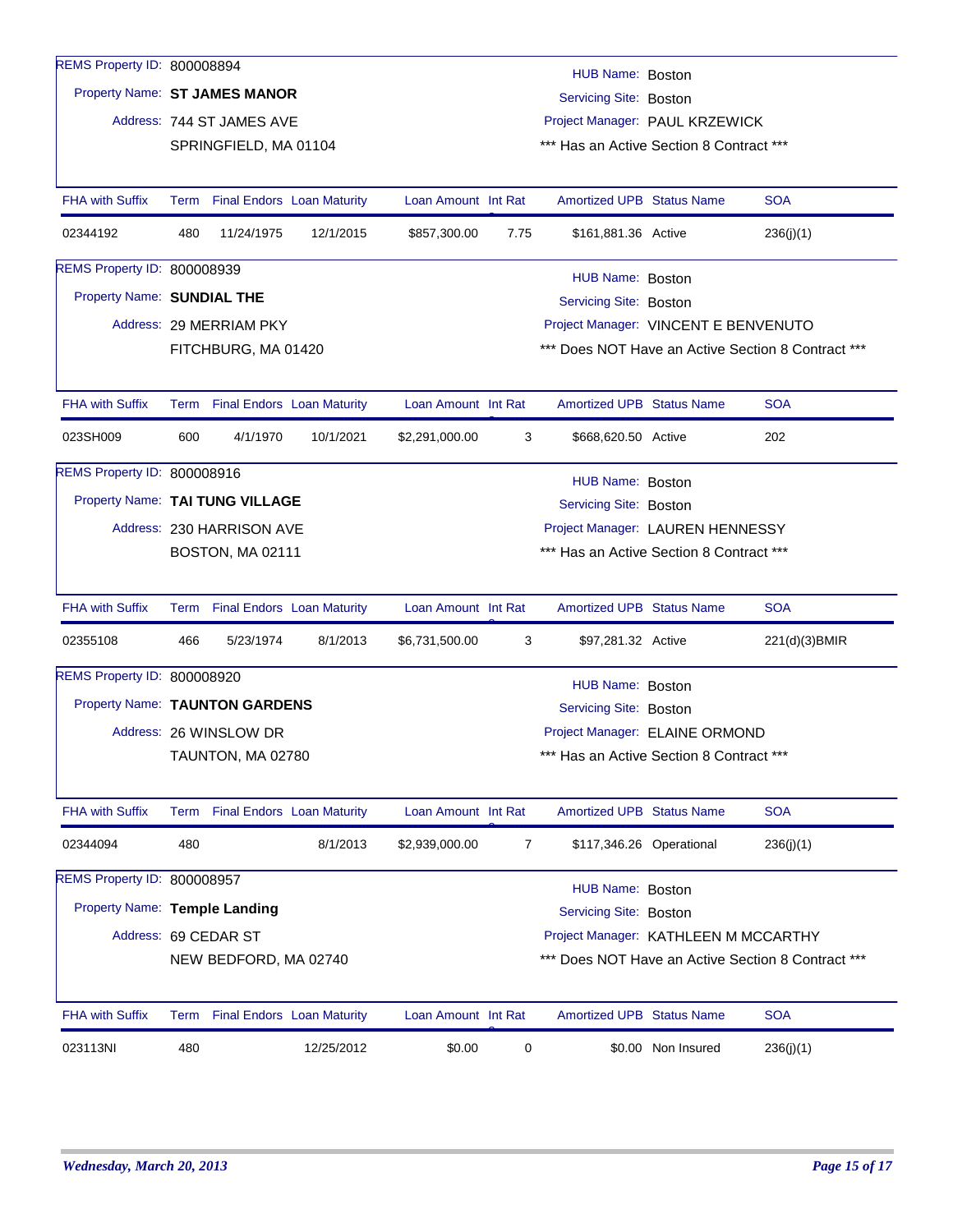| REMS Property ID: 800008791           |     |                                 |                                                |                                 |                | HUB Name: Boston                         |                          |                  |  |  |
|---------------------------------------|-----|---------------------------------|------------------------------------------------|---------------------------------|----------------|------------------------------------------|--------------------------|------------------|--|--|
| Property Name: TRIANGLE HOUSE         |     |                                 |                                                |                                 |                | <b>Servicing Site: Boston</b>            |                          |                  |  |  |
|                                       |     | Address: 146 LAWRENCE ST        |                                                | Project Manager: JAMES D POLITO |                |                                          |                          |                  |  |  |
|                                       |     | MALDEN, MA 02148                |                                                |                                 |                | *** Has an Active Section 8 Contract *** |                          |                  |  |  |
|                                       |     |                                 |                                                |                                 |                |                                          |                          |                  |  |  |
| <b>FHA with Suffix</b>                |     | Term Final Endors Loan Maturity |                                                | Loan Amount Int Rat             |                | <b>Amortized UPB Status Name</b>         |                          | <b>SOA</b>       |  |  |
| 023EH043                              | 480 | 6/10/1983                       | 10/1/2021                                      | \$383,100.00                    | 9.25           | \$214,775.80 Active                      |                          | 202              |  |  |
| REMS Property ID: 800008955           |     |                                 |                                                |                                 |                | HUB Name: Boston                         |                          |                  |  |  |
| Property Name: UNION TOWERS I         |     |                                 |                                                |                                 |                | Servicing Site: Boston                   |                          |                  |  |  |
|                                       |     | Address: 95 BROAD ST            |                                                |                                 |                | Project Manager: PAUL ARMSTRONG          |                          |                  |  |  |
|                                       |     | WEYMOUTH, MA 02188              |                                                |                                 |                | *** Has an Active Section 8 Contract *** |                          |                  |  |  |
|                                       |     |                                 |                                                |                                 |                |                                          |                          |                  |  |  |
| <b>FHA with Suffix</b>                |     | Term Final Endors Loan Maturity |                                                | Loan Amount Int Rat             |                | <b>Amortized UPB Status Name</b>         |                          | <b>SOA</b>       |  |  |
| 02344197                              | 480 | 4/18/1975                       | 5/1/2015                                       | \$4,788,900.00                  | $\overline{7}$ | \$690,401.71 Active                      |                          | 236(j)(1)        |  |  |
| <b>REMS Property ID: 800008965</b>    |     |                                 |                                                |                                 |                | HUB Name: Boston                         |                          |                  |  |  |
|                                       |     |                                 | Property Name: VETERANS BENEFITS CLEARINGHOUSE |                                 |                | Servicing Site: Boston                   |                          |                  |  |  |
|                                       |     | Address: 495 BLUE HILL AVE      |                                                |                                 |                | Project Manager: JERRY MELILLO           |                          |                  |  |  |
|                                       |     | DORCHESTER, MA 02121            |                                                |                                 |                | *** Has an Active Section 8 Contract *** |                          |                  |  |  |
|                                       |     |                                 |                                                |                                 |                |                                          |                          |                  |  |  |
| <b>FHA with Suffix</b>                |     | Term Final Endors Loan Maturity |                                                | Loan Amount Int Rat             |                | <b>Amortized UPB Status Name</b>         |                          | <b>SOA</b>       |  |  |
| 02336621                              | 360 | 3/24/1993                       | 8/1/2021                                       | \$1,557,200.00                  | 11.05          | \$970,322.46 Active                      |                          | 221(d)(4)MKT/244 |  |  |
| REMS Property ID: 800008981           |     |                                 |                                                |                                 |                | HUB Name: Boston                         |                          |                  |  |  |
| Property Name: WALNUT STREET APTS     |     |                                 |                                                |                                 |                | Servicing Site: Boston                   |                          |                  |  |  |
|                                       |     | Address: 83 WALNUT ST           |                                                |                                 |                | Project Manager: JERRY MELILLO           |                          |                  |  |  |
|                                       |     | SPRINGFIELD, MA 01105           |                                                |                                 |                | *** Has an Active Section 8 Contract *** |                          |                  |  |  |
|                                       |     |                                 |                                                |                                 |                |                                          |                          |                  |  |  |
| FHA with Suffix                       |     | Term Final Endors Loan Maturity |                                                | Loan Amount Int Rat             |                | <b>Amortized UPB Status Name</b>         |                          | <b>SOA</b>       |  |  |
| 02344184-V                            | 20  |                                 | 12/1/2021                                      | \$0.00                          | 1              |                                          | \$222,302.56 Operational | 236(j)(1)        |  |  |
| REMS Property ID: 800008984           |     |                                 |                                                |                                 |                | <b>HUB Name: Boston</b>                  |                          |                  |  |  |
| Property Name: WALNUT/WASHINGTON APTS |     |                                 |                                                |                                 |                | Servicing Site: Boston                   |                          |                  |  |  |
|                                       |     | Address: 3224 WASHINGTON ST     |                                                |                                 |                | Project Manager: JERRY MELILLO           |                          |                  |  |  |
|                                       |     | ROXBURY, MA 02119               |                                                |                                 |                | *** Has an Active Section 8 Contract *** |                          |                  |  |  |
|                                       |     |                                 |                                                |                                 |                |                                          |                          |                  |  |  |
| <b>FHA with Suffix</b>                |     | Term Final Endors Loan Maturity |                                                | Loan Amount Int Rat             |                | <b>Amortized UPB Status Name</b>         |                          | <b>SOA</b>       |  |  |
| 02336617                              | 360 | 5/6/1994                        | 8/1/2020                                       | \$3,275,543.00                  | 9.5            | \$2,414,824.61 Active                    |                          | 221(d)(4)MKT/244 |  |  |